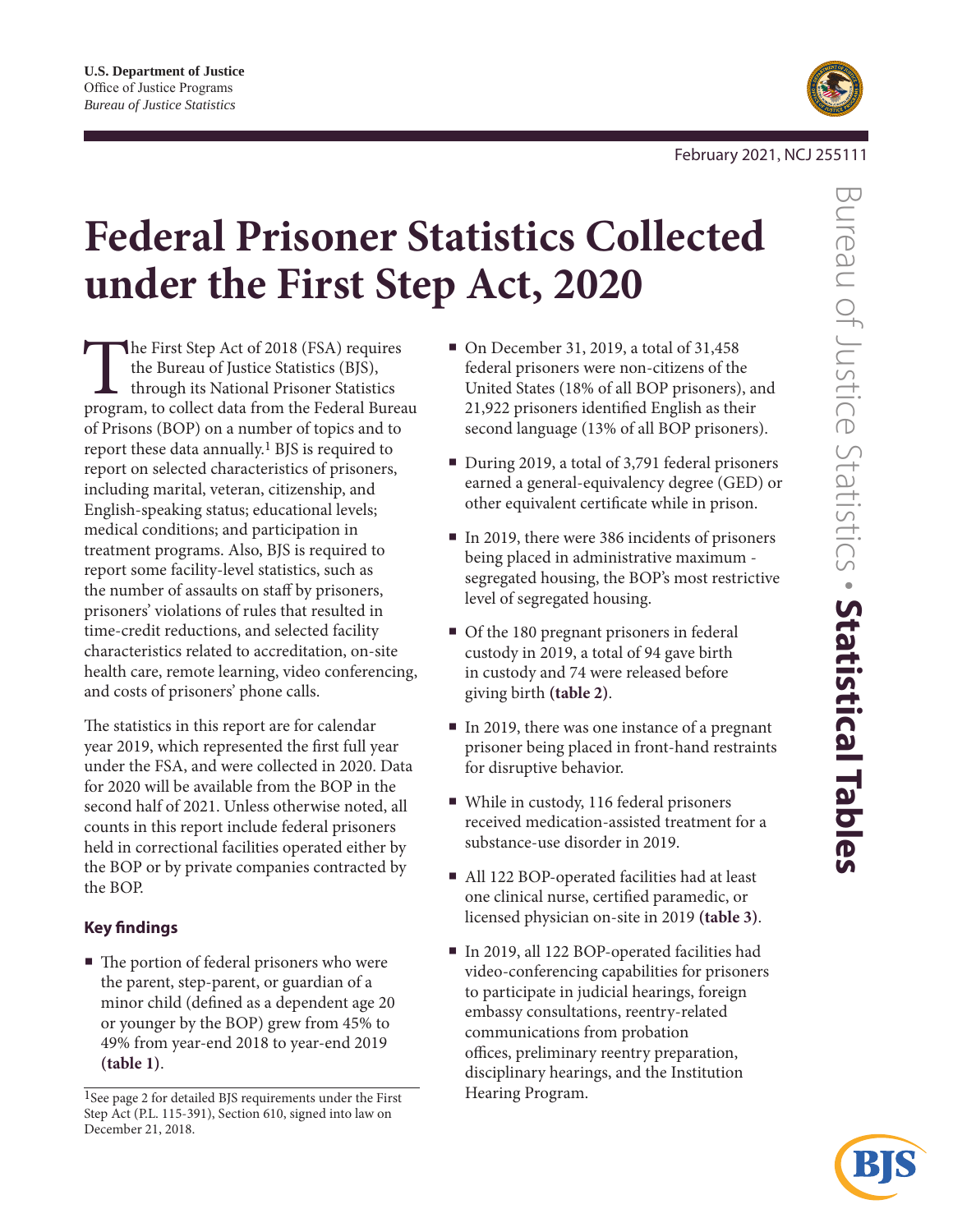- A total of 54,848 individual federal prisoners committed the 89,369 prohibited acts **(table 5)**.
- $\blacksquare$  More than half of the individuals who committed prohibited acts in 2019 were age 35 or older (29,175 prisoners or 53%).

## **First Step Act of 2018 (P.L. 115-391) Title VI, Section 610. Data Collection**

**(a)** National Prisoner Statistics Program. Beginning not later than 1 year after the date of enactment of this Act, and annually thereafter, pursuant to the authority under section 302 of the Omnibus Crime Control and Safe Streets Act of 1968 (42 U.S.C. § 3732), 2 the Director of the Bureau of Justice Statistics, with information that shall be provided by the Director of the Bureau of Prisons, shall include in the National Prisoner Statistics Program the following:

- **1.** The number of prisoners (as such term is defined in section 3635 of title 18, United States Code, as added by section 101(a) of this Act) who are veterans of the Armed Forces of the United States.
- **2.** The number of prisoners who have been placed in solitary confinement at any time during the previous year.
- **3.** The number of female prisoners known by the Bureau of Prisons to be pregnant, as well as the outcomes of such pregnancies, including information on pregnancies that result in live birth, stillbirth, miscarriage, abortion, ectopic pregnancy, maternal death, neonatal death, and preterm birth.
- **4.** The number of prisoners who volunteered to participate in a substance abuse treatment program, and the number of prisoners who have participated in such a program.
- **5.** The number of prisoners provided medicationassisted treatment with medication approved by the Food and Drug Administration while in custody in order to treat substance use disorder.
- **6.** The number of prisoners who were receiving medication-assisted treatment with medication approved by the Food and Drug Administration prior to the commencement of their term of imprisonment.

2See 32 U.S.C. § 10132.

- During 2019, there were 1,252 physical assaults on BOP staff by federal prisoners, with 18 of the assaults resulting in serious injury to the staff member **(table 7)**.
- In 2019, a total of 11,491 persons volunteered at BOP-operated facilities **(table 8)**.
- Faith-based programs made up 56% of all BOP recidivism-reduction partnerships in 2019 **(table 9)**.
	- **7.** The number of prisoners who are the parent or guardian of a minor child.
	- **8.** The number of prisoners who are single, married, or otherwise in a committed relationship.
	- **9.** The number of prisoners who have not achieved a GED, high school diploma, or equivalent prior to entering prison.
	- **10.** The number of prisoners who, during the previous year, received their GED or other equivalent certificate while incarcerated.
	- **11.** The numbers of prisoners for whom English is a second language.
	- **12.** The number of incidents, during the previous year, in which restraints were used on a female prisoner during pregnancy, labor, or postpartum recovery, as well as information relating to the type of restraints used, and the circumstances under which each incident occurred.
	- **13.** The vacancy rate for medical and healthcare staff positions, and average length of such a vacancy.
	- **14.** The number of facilities that operated, at any time during the previous year, without at least 1 clinical nurse, certified paramedic, or licensed physician on site.
	- **15.** The number of facilities that during the previous year were accredited by the American Correctional Association.
	- **16.** The number and type of recidivism reduction partnerships described in section 3621(h)(5) of title 18, United States Code, as added by section 102(a) of this Act, entered into by each facility.
	- **17.** The number of facilities with remote learning capabilities.
	- **18.** The number of facilities that offer prisoners video conferencing.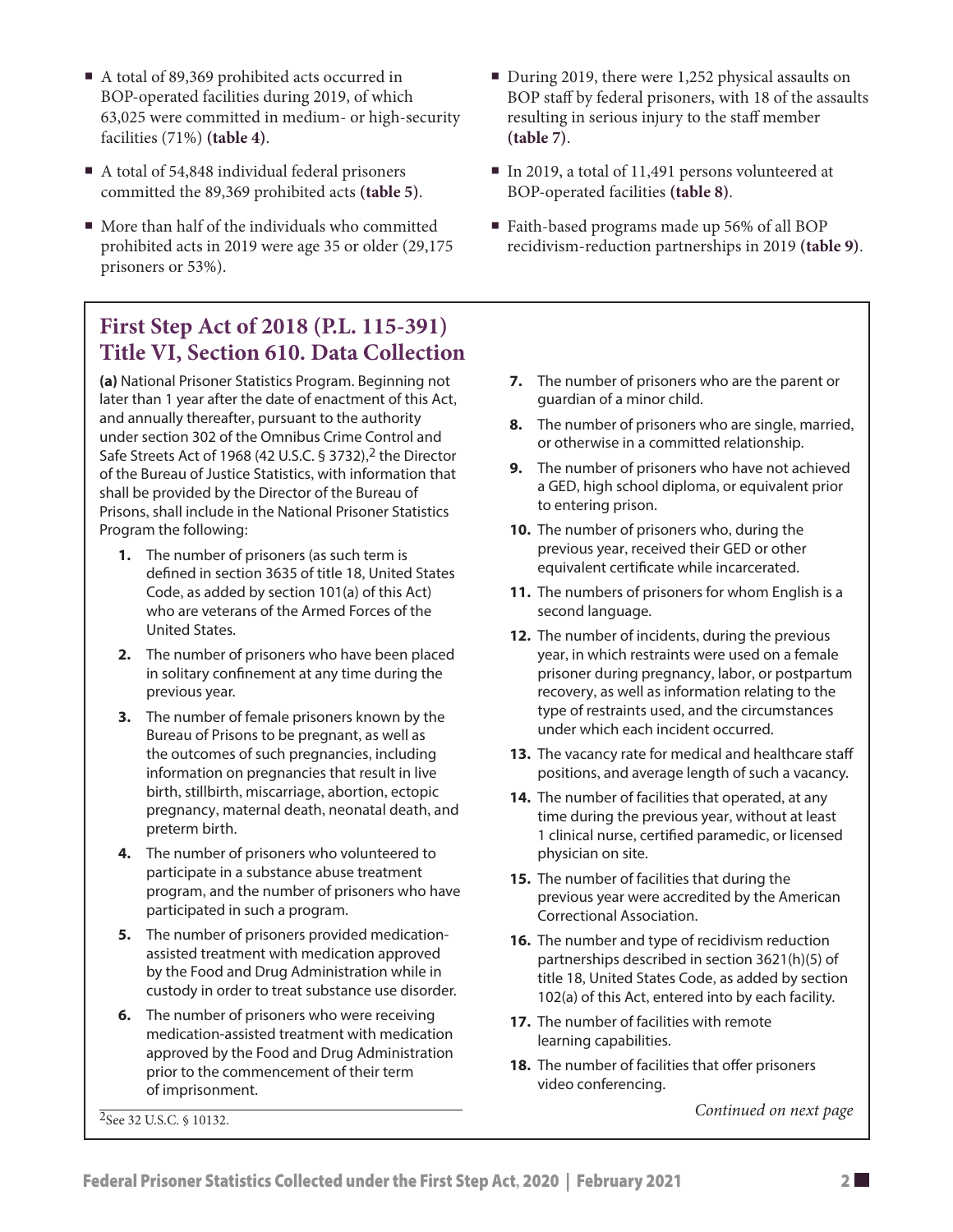# **First Step Act of 2018 (P.L. 115-391) Title VI, Section 610. Data Collection (continued)**

- **19.** Any changes in costs related to legal phone calls and visits following implementation of section 3632(d)(1) of title 18, United States Code, as added by section 101(a) of this Act.
- **20.** The number of aliens in prison during the previous year.
- **21.** For each Bureau of Prisons facility, the total number of violations that resulted in reductions in rewards, incentives, or time credits, the number of such violations for each category of violation, and the demographic breakdown of the prisoners who have received such reductions.
- **22.** The number of assaults on Bureau of Prisons staff by prisoners and the number of criminal prosecutions of prisoners for assaulting Bureau of Prisons staff.
- **23.** The capacity of each recidivism reduction program and productive activity to accommodate eligible inmates at each Bureau of Prisons facility.
- **24.** The number of volunteers who were certified to volunteer in a Bureau of Prisons facility, broken down by level (level I and level II), and by each Bureau of Prisons facility.
- **25.** The number of prisoners enrolled in recidivism reduction programs and productive activities at each Bureau of Prisons facility, broken down by risk level and by program, and the number of those enrolled prisoners who successfully completed each program.
- **26.** The breakdown of prisoners classified at each risk level by demographic characteristics, including age, sex, race, and the length of the sentence imposed.

**(b)** Report to Judiciary Committees. Beginning not later than 1 year after the date of enactment of this Act, and annually thereafter for a period of 7 years, the Director of the Bureau of Justice Statistics shall submit a report containing the information described in paragraphs (1) through (26) of subsection (a) to the Committee on the Judiciary of the Senate and the Committee on the Judiciary of the House of Representatives.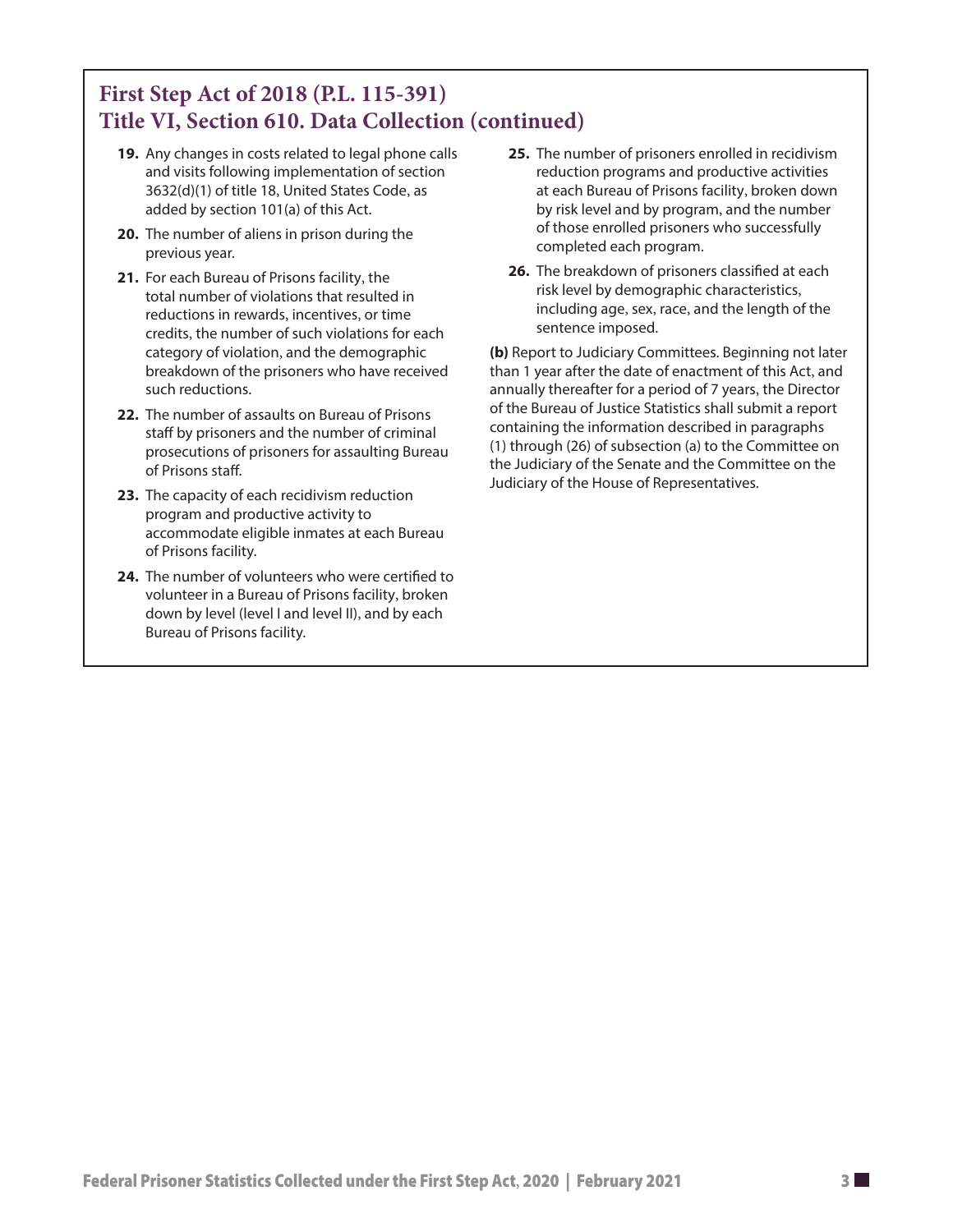#### **TABLE 1 Selected characteristics of federal prisoners, 2018 and 2019**

|                                                                                                         | 2018          |                | 2019          |         |
|---------------------------------------------------------------------------------------------------------|---------------|----------------|---------------|---------|
| Characteristic/FSA item                                                                                 | <b>Number</b> | Percent        | <b>Number</b> | Percent |
| Veteran status                                                                                          | 179,213       | 100%           | 174,391       | 100%    |
| Veteran (Item 1) <sup>a</sup>                                                                           | 10,732        | 6.0            | 10,252        | 5.9     |
| Non-veteran                                                                                             | 168,481       | 94.0           | 164,139       | 94.1    |
| Minor childrenb,c                                                                                       | 179,213       | 100%           | 174,391       | 100%    |
| Had minor children (Item 7)                                                                             | 80,559        | 45.0           | 85,949        | 49.3    |
| Did not have minor children                                                                             | 98,614        | 55.0           | 88,442        | 50.7    |
| Marital status (Item 8) <sup>d</sup>                                                                    | 179,898       | 100%           | 175,116       | 100%    |
| Never married                                                                                           | 95,400        | 53.1           | 93,000        | 53.1    |
| Married                                                                                                 | 38,600        | 21.4           | 37,500        | 21.4    |
| Divorced                                                                                                | 32,500        | 18.1           | 31,700        | 18.1    |
| Separated                                                                                               | 10,200        | 5.6            | 9,800         | 5.6     |
| Widowed                                                                                                 | 3,200         | 1.8            | 3,200         | 1.8     |
| U.S. citizenship statusc,e                                                                              | 179,213       | 100%           | 174,391       | 100%    |
| Citizen                                                                                                 | 145,756       | 81.3           | 142,933       | 82.0    |
| Non-citizen (Item 20)                                                                                   | 33,457        | 18.7           | 31,458        | 18.0    |
| English-speaking status <sup>c</sup>                                                                    | 179,213       | 100%           | 174,391       | 100%    |
| English was first language                                                                              | 155,646       | 86.8           | 152,469       | 87.4    |
| English was second language (Item 11)                                                                   | 23,567        | 13.2           | 21,922        | 12.6    |
| Educational status prior to BOP imprisonment <sup>c</sup>                                               | 179,213       | 100%           | 174,391       | 100%    |
| Had a high-school diploma/general-equivalency degree/<br>other equivalent certificate                   | 127,777       | 71.3           | 122,975       | 70.5    |
| Did not have a high-school diploma/general-equivalency degree/                                          |               |                |               |         |
| other equivalent certificate (Item 9)                                                                   | 51,436        | 28.7           | 51,416        | 29.5    |
| Prisoners who earned a general-equivalency degree/equivalent<br>certificate while imprisoned (Item 10)f | 3,355         | $\ddot{\cdot}$ | 3,791         |         |
| Population in segregated housing (Item 2)9                                                              |               |                |               |         |
| Special housing unit                                                                                    | 10,214        |                | 10,649        |         |
| Special management unit                                                                                 | 1,054         |                | 1,000         |         |
| Administrative maximum                                                                                  | 407           |                | 386           |         |

:Not calculated. Percentages were not calculated because the total number of prisoners who were held in federal correctional facilities during the calendar year was not available.

aIncludes prisoners held on December 9, 2018 and November 12, 2019 in the custody of publicly or privately operated federal correctional facilities, per the Federal Bureau of Prisons (BOP). Percentages are based on all prisoners in the custody of publicly or privately operated federal correctional facilities on December 31, 2018 and December 31, 2019, per the National Prisoner Statistics (NPS) program, 2019.

bA minor child is defined by the BOP as a person age 20 or younger who is listed as a dependent of the prisoner and may be a biological or legally adopted child or a step-child.

CIncludes prisoners in the custody of publicly or privately operated federal correctional facilities on December 31 of each year, per the NPS program. Percentages are based on all prisoners in the custody of publicly or privately operated federal correctional facilities on December 31 of each year.

dCounts are imputed using the distribution of marital status from BJS's 2016 Survey of Prison Inmates and are based on the total population of prisoners under BOP jurisdiction as of December 31 of each year, per the BOP.

<sup>e</sup>The BOP does not have data on immigration status. Citizenship data are collected by the BOP and subject to verification by U.S. Immigration and Customs Enforcement.

<sup>f</sup>Includes all prisoners in the custody of publicly or privately operated federal correctional facilities who earned a general-equivalency degree or equivalent certificate during the year. Percentages were not calculated because the total number of prisoners who were held in federal correctional facilities during the calendar year was not available.

gIncludes persons held in segregated housing units at any time during the year. Some prisoners may be counted more than once if they were held in segregated housing at multiple times or in different housing units during the year. Excludes prisoners held in community-based or privately operated federal correctional facilities. See *Terms and definitions*.

Source: Bureau of Justice Statistics, National Prisoner Statistics, First Step Act Supplement, 2018 and 2019; National Prisoner Statistics Summary of Sentenced Population Movement, 2018 and 2019; and Survey of Prison Inmates, 2016.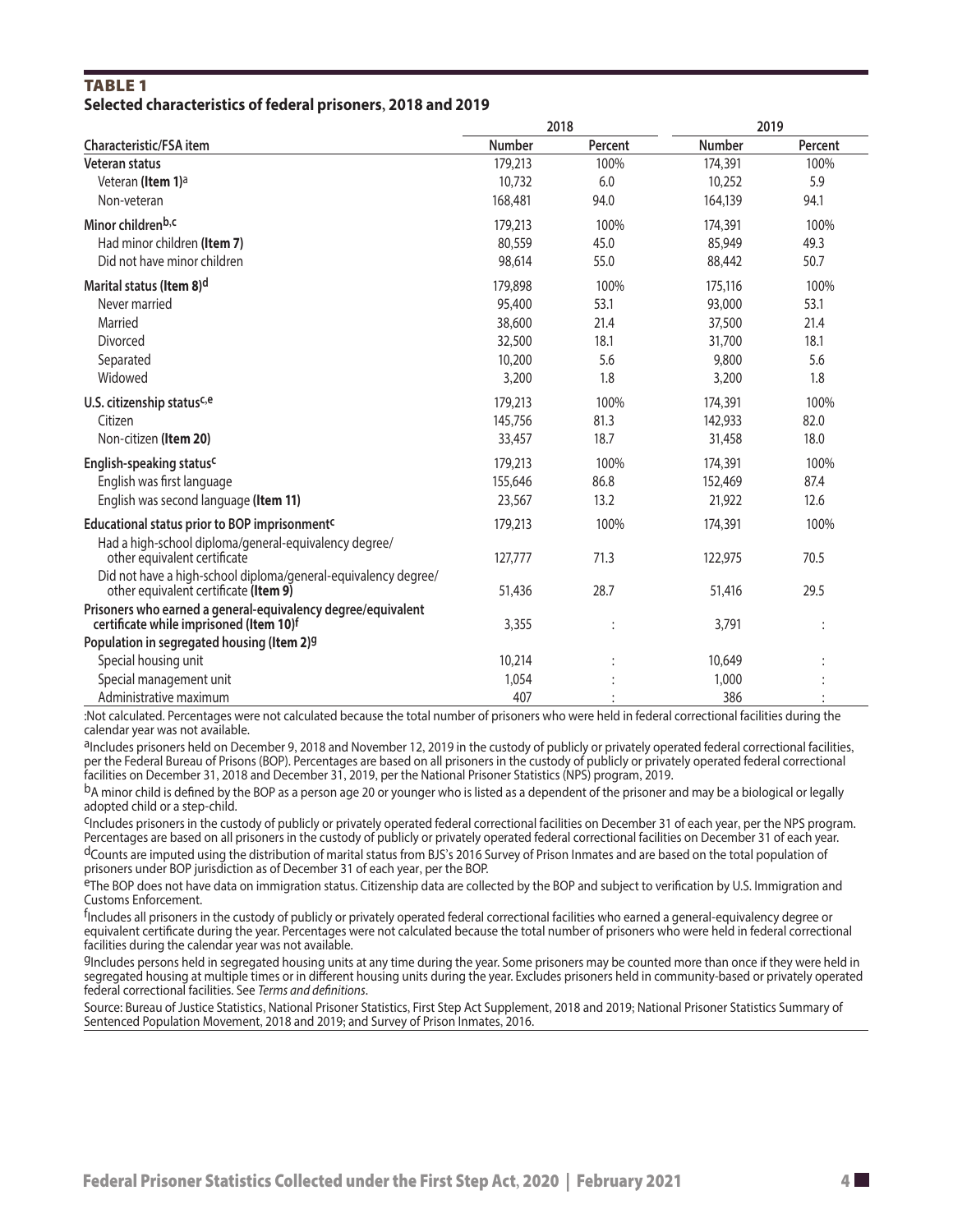| Medical conditions, testing, and treatment of federal prisoners, 2018 and 2019                                                                      |                |                |  |  |  |  |  |  |  |
|-----------------------------------------------------------------------------------------------------------------------------------------------------|----------------|----------------|--|--|--|--|--|--|--|
| Medical condition, testing, and treatment/FSA item                                                                                                  | 2018           | 2019           |  |  |  |  |  |  |  |
| Pregnancy outcomes (Item 3) <sup>a</sup>                                                                                                            |                |                |  |  |  |  |  |  |  |
| Total pregnancies                                                                                                                                   | 171            | 180            |  |  |  |  |  |  |  |
| Live birth                                                                                                                                          | 86             | 94             |  |  |  |  |  |  |  |
| Unknown because prisoner was released before pregnancy's conclusion                                                                                 | 77             | 71             |  |  |  |  |  |  |  |
| Miscarriage                                                                                                                                         | 5              | 5              |  |  |  |  |  |  |  |
| Abortion                                                                                                                                            | 3              | $\overline{2}$ |  |  |  |  |  |  |  |
| Ectopic pregnancy                                                                                                                                   | $\mathbf{0}$   | 0              |  |  |  |  |  |  |  |
| Maternal death                                                                                                                                      | 0              | $\mathbf 0$    |  |  |  |  |  |  |  |
| Neonatal death                                                                                                                                      | 0              | 3              |  |  |  |  |  |  |  |
| Preterm birth                                                                                                                                       | 0              | 5              |  |  |  |  |  |  |  |
| Stillbirth                                                                                                                                          | 0              | 0              |  |  |  |  |  |  |  |
| Incidents of restraints used on prisoners during pregnancy (Item 12) <sup>b</sup>                                                                   |                |                |  |  |  |  |  |  |  |
| <b>Total incidents</b>                                                                                                                              | 2              | 1              |  |  |  |  |  |  |  |
| Prisoner was pregnant                                                                                                                               | $\overline{2}$ | 1              |  |  |  |  |  |  |  |
| Prisoner was in labor                                                                                                                               | 0              | 0              |  |  |  |  |  |  |  |
| Prisoner was in postpartum recovery                                                                                                                 | 0              | $\Omega$       |  |  |  |  |  |  |  |
| <b>Total prisoners</b>                                                                                                                              | 1              | 1              |  |  |  |  |  |  |  |
| Hand restraints used                                                                                                                                | 2              | 1              |  |  |  |  |  |  |  |
| Leg restraints used                                                                                                                                 | $\Omega$       | $\Omega$       |  |  |  |  |  |  |  |
| Prisoners who received medication-assisted treatment approved by the<br>U.S. Food and Drug Administration while in BOP custody to treat a           |                |                |  |  |  |  |  |  |  |
| substance-use disorder (Item 5) <sup>c</sup>                                                                                                        | 0              | 116            |  |  |  |  |  |  |  |
| Prisoners who were receiving medication-assisted treatment approved by<br>the U.S. Food and Drug Administration prior to their admission to the BOP |                |                |  |  |  |  |  |  |  |
| to treat a substance-use disorder (Item 6)                                                                                                          |                | 42             |  |  |  |  |  |  |  |
| Prisoners who volunteered for/participated in substance-abuse treatment<br>programs (Item 4) <sup>d</sup>                                           |                |                |  |  |  |  |  |  |  |
| Non-Residential Drug Abuse Program                                                                                                                  |                |                |  |  |  |  |  |  |  |
| Volunteered                                                                                                                                         | 16,077         | 19,564         |  |  |  |  |  |  |  |
| Participated                                                                                                                                        | 24,190         | 22,966         |  |  |  |  |  |  |  |
| Residential Drug Abuse Program                                                                                                                      |                |                |  |  |  |  |  |  |  |
| Volunteered                                                                                                                                         | 8,903          | 8,546          |  |  |  |  |  |  |  |
| Participated                                                                                                                                        | 15,138         | 14,618         |  |  |  |  |  |  |  |
| Challenge Program                                                                                                                                   |                |                |  |  |  |  |  |  |  |
| Volunteered                                                                                                                                         | 675            | 825            |  |  |  |  |  |  |  |
| Participated                                                                                                                                        | 1,670          | 1,694          |  |  |  |  |  |  |  |

...Data not available for 2018.

**TABLE 2** 

aPrisoners may have experienced more than one outcome. Includes prisoners who were female, in the custody of publicly operated federal correctional facilities and community-based facilities, and known to be pregnant during the year. The Federal Bureau of Prisons (BOP) does not house females in privately operated federal correctional facilities.

bIncludes prisoners in the custody of publicly operated federal correctional facilities. Excludes prisoners held in privately operated federal correctional facilities during the year. The BOP does not house females in privately operated federal correctional facilities. Restraints could be used multiple times on the same prisoner.

cIncludes prisoners in the custody of publicly operated federal correctional facilities who received medication-assisted treatment during the year.

<sup>d</sup>Includes prisoners in the custody of publicly or privately operated federal correctional facilities during the year. Participation in the program depends on available space or expected release date. Not all volunteers participated, and not all participants volunteered. See *Terms and definitions*.

Source: Bureau of Justice Statistics, National Prisoner Statistics, First Step Act Supplement, 2018 and 2019.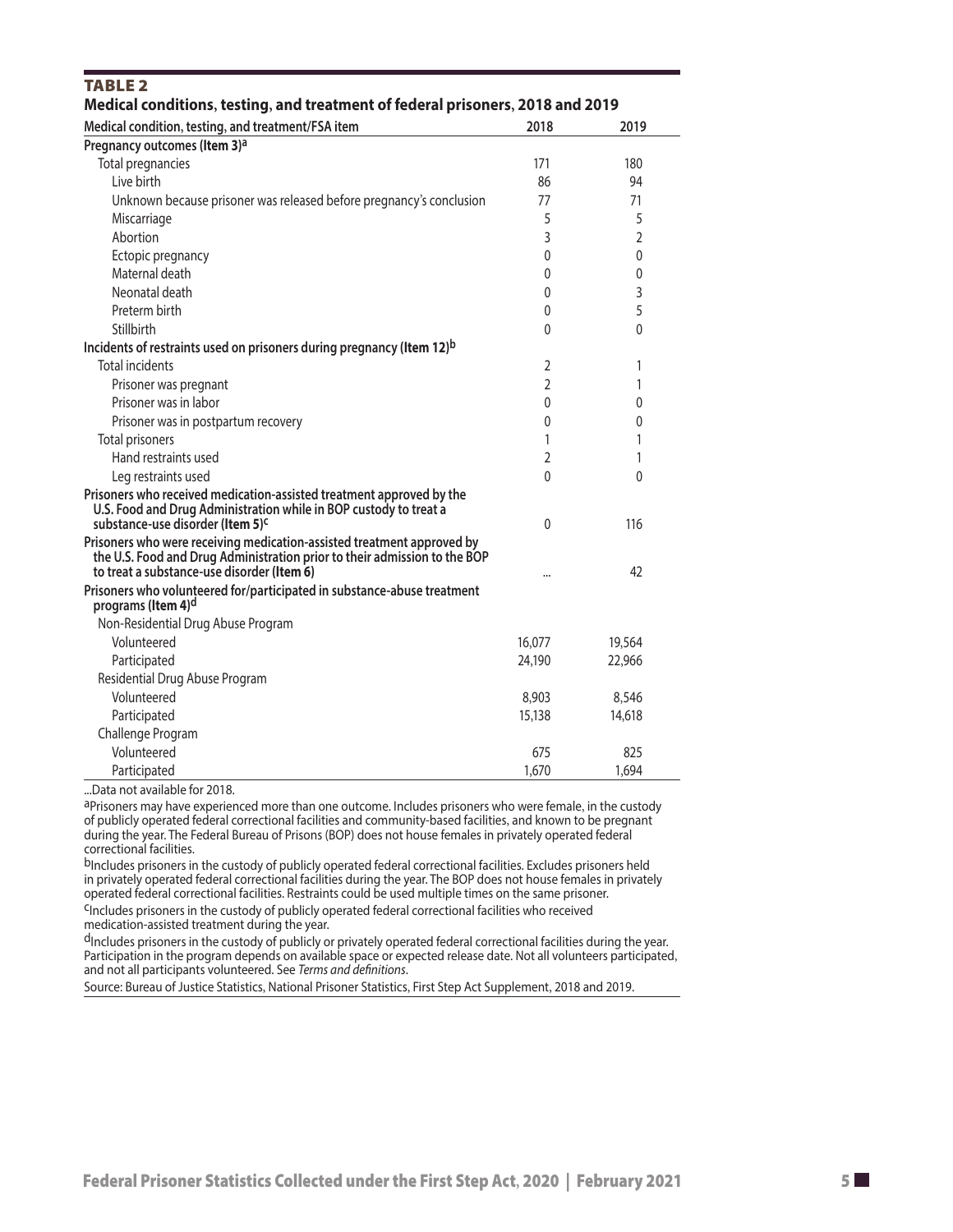#### TABLE<sub>3</sub> **Selected characteristics of federal facilities, 2018 and 2019**

| Characteristic/FSA item                                                                                                                        | 2018  | 2019  |
|------------------------------------------------------------------------------------------------------------------------------------------------|-------|-------|
| Total number of federal facilities                                                                                                             | 122   | 122   |
| Facilities operating without a health-care professional (Item 14)                                                                              | 0     |       |
| Facilities accredited by the American Correctional Association (Item 15)                                                                       | 122   | 121   |
| Facilities with remote-learning capabilities (Item 17) <sup>a</sup>                                                                            | 198   | 198   |
| Facilities with video conferencing available to prisoners as part of the<br>criminal-justice process (Item 18)                                 | 122   | 122   |
| Facilities with video conferencing available to prisoners to communicate with<br>individuals outside of the criminal-justice process (Item 18) | 15    | 16    |
| Change in cost of phone calls that pertained to legal matters (Item 19) <sup>b</sup>                                                           | \$0   | \$0   |
| Change in cost of prison visits that pertained to legal matters (Item 19) <sup>c</sup>                                                         | \$0   | \$0   |
| Average vacancy rate for medical and health-care positions (Item 13)                                                                           | 15.3% | 16.1% |

Note: Includes publicly operated federal correctional facilities during the year. Excludes privately operated federal correctional facilities.

aCount is of certified testing centers connected remotely to the National GED Testing Service, not of Federal Bureau of Prisons facilities.

bPhone calls to federal prisoners pertaining to legal matters are initiated by their attorneys, and therefore do not impose a cost on the prisoners.

cVisits to federal prisoners by their attorneys to discuss legal matters have no cost associated.

Source: Bureau of Justice Statistics, National Prisoner Statistics, First Step Act Supplement, 2018 and 2019.

#### **TABLE 4**

#### **Prohibited acts by federal prisoners that resulted in reductions in rewards, incentives, or time credits, by security level of facility, 2019**

|                            |        |     | Severity of act |        |                 |
|----------------------------|--------|-----|-----------------|--------|-----------------|
| Security level of facility | Total  | Low | Moderate        | High   | <b>Greatest</b> |
| Total prohibited acts      | 89,369 | 244 | 42,835          | 22,456 | 23,834          |
| Administrative             | 9,801  | 51  | 5,030           | 2,869  | 1,851           |
| Minimum                    | 1,663  | 14  | 1,084           | 195    | 370             |
| Low                        | 14,880 | 64  | 7,664           | 2,501  | 4,651           |
| Medium                     | 40,779 | 90  | 20,532          | 8,905  | 11,252          |
| High                       | 22,246 | 25  | 8,525           | 7,986  | 5,710           |

Note: This table responds to P.L. 115-391 Section 610, **Item 21**. Includes prohibited acts by prisoners in the custody of publicly operated federal correctional facilities in 2019. Excludes acts by prisoners held in privately operated federal correctional facilities. See *Terms and definitions*. For 2018 counts, see *Data Collected Under the First Step Act, 2019* (NCJ 254268, BJS, March 2020).

Source: Bureau of Justice Statistics, National Prisoner Statistics, First Step Act Supplement, 2019.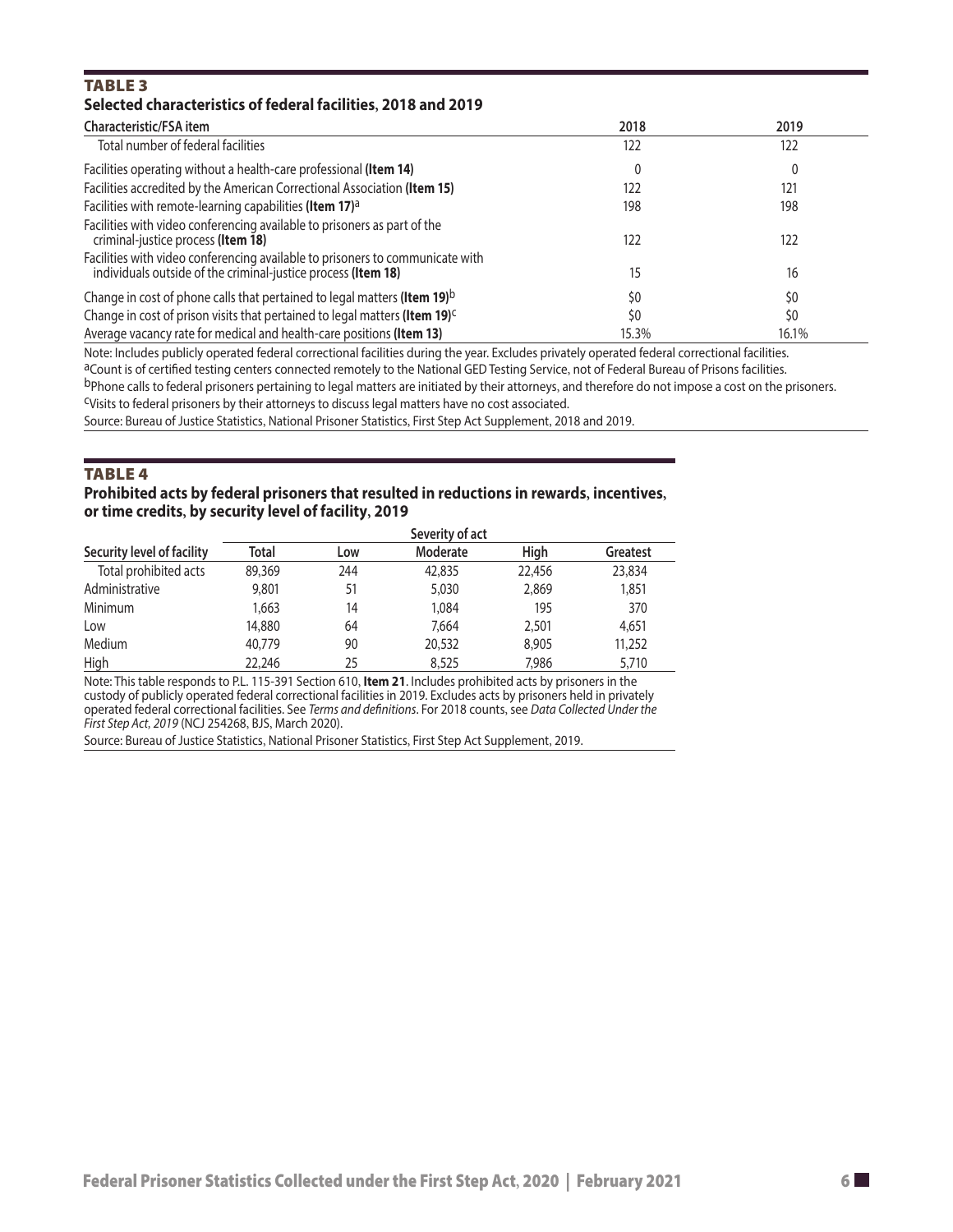#### **TABLE 5**

#### **Federal prisoners who were cited for prohibited acts that resulted in reductions in rewards, incentives, or time credits by demographic characteristics 2018 and 2019 , ,**

|                               |        | 2018    | 2019   |         |  |
|-------------------------------|--------|---------|--------|---------|--|
| Characteristic                | Number | Percent | Number | Percent |  |
| <b>Total prisoners</b>        | 55,361 | 100%    | 54,848 | 100%    |  |
| Sex                           |        |         |        |         |  |
| Male                          | 51,736 | 93.5%   | 51,668 | 94.2%   |  |
| Female                        | 3,625  | 6.5     | 3,180  | 5.8     |  |
| Race                          |        |         |        |         |  |
| White                         | 29,691 | 53.6%   | 29,809 | 54.4%   |  |
| <b>Black</b>                  | 23,272 | 42.0    | 22,572 | 41.1    |  |
| Asian/Other Pacific Islander  | 640    | 1.2     | 648    | 1.2     |  |
| American Indian/Alaska Native | 1,758  | 3.2     | 1,819  | 3.3     |  |
| <b>Ethnicity</b>              |        |         |        |         |  |
| Hispanic                      | 17,768 | 32.1%   | 17,330 | 31.6%   |  |
| Non-Hispanic                  | 37,593 | 67.9    | 37,518 | 68.4    |  |
| Age                           |        |         |        |         |  |
| 19 or younger                 | 244    | 0.4%    | 211    | 0.4%    |  |
| $20 - 24$                     | 4,464  | 8.1     | 4,314  | 7.9     |  |
| 25-29                         | 10,154 | 18.3    | 9,905  | 18.1    |  |
| 30-34                         | 11,325 | 20.5    | 11,243 | 20.5    |  |
| 35-39                         | 10,838 | 19.6    | 10,752 | 19.6    |  |
| $40 - 44$                     | 7,630  | 13.8    | 7,842  | 14.3    |  |
| 45-49                         | 4,790  | 8.7     | 4,834  | 8.8     |  |
| 50-54                         | 2,881  | 5.2     | 2,740  | $5.0\,$ |  |
| 55-59                         | 1,645  | 3.0     | 1,651  | 3.0     |  |
| 60-64                         | 795    | 1.4     | 815    | 1.5     |  |
| 65 or older                   | 595    | 1.1     | 541    | 1.0     |  |

Note: Details may not sum to totals due to rounding. This table responds to P.L. 115-391 Section 610, **Item 21**. Includes prisoners in the custody of publicly operated federal correctional facilities in 2018 and 2019. Excludes prisoners held in privately operated federal correctional facilities. Time-credit reductions specific to First Step Act (FSA) guidelines were not available to be earned in 2018, although prisoners could earn time credits not specifically linked to the FSA.

Source: Bureau of Justice Statistics, National Prisoner Statistics, First Step Act Supplement, 2018 and 2019.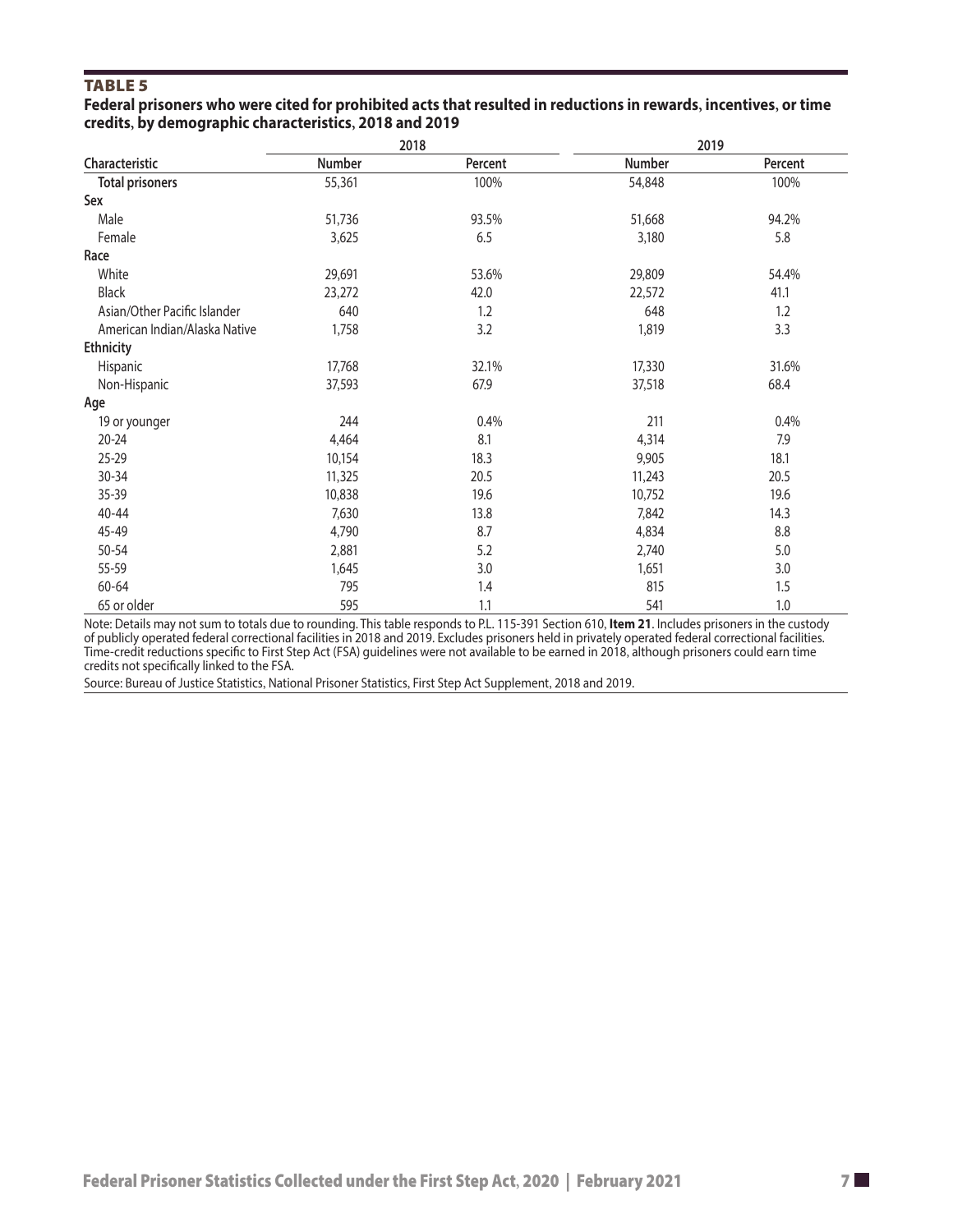## TABLE<sub>6</sub>

| Prohibited acts by federal prisoners that resulted in reductions in rewards, incentives, or time credits, by |  |
|--------------------------------------------------------------------------------------------------------------|--|
| facility, 2019                                                                                               |  |

|                                |        |                | Severity of act |       |          |                            |              |              | Severity of act |             |          |
|--------------------------------|--------|----------------|-----------------|-------|----------|----------------------------|--------------|--------------|-----------------|-------------|----------|
| <b>Facility</b>                | Total  | Low            | Moderate        | High  | Greatest | <b>Facility</b>            | <b>Total</b> | Low          | Moderate        | <b>High</b> | Greatest |
| <b>Administrative security</b> | 9,801  | 51             | 5,030           | 2,869 | 1,851    | Oakdale I FCI              | 502          | $\mathbf{0}$ | 193             | 97          | 212      |
| Brooklyn MDC                   | 994    | $\mathbf 0$    | 393             | 322   | 279      | Oakdale II FCI             | 186          | 1            | 117             | 34          | 34       |
| <b>Butner FMC</b>              | 293    | 0              | 178             | 83    | 32       | Petersburg FCI             | 215          | 1            | 69              | 26          | 119      |
| Carswell FMC                   | 1,046  | 34             | 714             | 262   | 36       | Safford FCI                | 300          | 1            | 217             | 29          | 53       |
| Chicago MCC                    | 514    | $\mathbf{0}$   | 306             | 176   | 32       | Sandstone FCI              | 313          | 0            | 191             | 90          | 32       |
| Devens FMC                     | 411    | 0              | 220             | 114   | 77       | Seagoville FCI             | 424          | 1            | 195             | 129         | 99       |
| Fort Worth                     |        |                |                 |       |          | Tallahassee FCI            | 402          | 3            | 206             | 171         | 22       |
| Administrative                 |        |                |                 |       |          | <b>Terminal Island FCI</b> | 176          | $\mathbf{0}$ | 99              | 44          | 33       |
| <b>FMC</b>                     | 393    | 1              | 222             | 96    | 74       | Texarkana FCI              | 484          | $\mathbf 0$  | 255             | 51          | 178      |
| Fort Worth FMC                 | 120    | 0              | 47              | 52    | 21       | Waseca FCI                 | 447          | 8            | 249             | 168         | 22       |
| Guaynabo MDC                   | 639    | 0              | 172             | 140   | 327      | Yazoo City FCI             | 680          | $\mathbf 0$  | 285             | 53          | 342      |
| Honolulu FDC                   | 253    | 1              | 157             | 81    | 14       | <b>Medium security</b>     | 40,779       | 90           | 20,532          | 8,905       | 11,252   |
| Houston FDC                    | 380    | 0              | 213             | 143   | 24       | Allenwood FCI -            |              |              |                 |             |          |
| Lexington FMC                  | 503    | 4              | 309             | 79    | 111      | Medium                     | 919          | $\mathbf{0}$ | 446             | 228         | 245      |
| Los Angeles MDC                | 433    | 0              | 201             | 99    | 133      | Atlanta USP                | 756          | 1            | 299             | 118         | 338      |
| Miami FDC                      | 494    | 0              | 229             | 192   | 73       | Beaumont FCI -             |              |              |                 |             |          |
| New York MCC                   | 466    | 0              | 231             | 121   | 114      | Medium                     | 702          | $\mathbf{0}$ | 301             | 181         | 220      |
| Oklahoma City FTC              | 382    | 3              | 160             | 170   | 49       | <b>Beckley FCI</b>         | 1,466        | 0            | 741             | 381         | 344      |
| Philadelphia FDC               | 790    | 1              | 383             | 203   | 203      | Bennettsville FCI          | 1,168        | 1            | 530             | 171         | 466      |
| Rochester FMC                  | 390    | 5              | 299             | 62    | 24       | <b>Berlin FCI</b>          | 1,243        | 3            | 548             | 355         | 337      |
| San Diego MCC                  | 314    | 0              | 86              | 156   | 72       | Butner FCI -               |              |              |                 |             |          |
| SeaTac FDC                     | 406    | $\overline{2}$ | 207             | 137   | 60       | Medium I                   | 461          | 1            | 184             | 131         | 145      |
| Springfield MCFP               | 580    | $\mathbf 0$    | 303             | 181   | 96       | Butner FCI -               |              |              |                 |             |          |
| <b>Minimum security</b>        | 1,663  | 14             | 1,084           | 195   | 370      | Medium II                  | 786          | 1            | 402             | 191         | 192      |
| Alderson FPC                   | 313    | 2              | 215             | 71    | 25       | Coleman FCI -              |              |              |                 |             |          |
| Bryan FPC                      | 236    | 5              | 183             | 45    | 3        | Medium                     | 1,024        | 3            | 600             | 179         | 242      |
| Duluth FPC                     | 182    | 0              | 73              | 14    | 95       | Cumberland FCI             | 767          | 2            | 354             | 208         | 203      |
| Montgomery FPC                 | 207    | $\overline{2}$ | 152             | 17    | 36       | Edgefield FCI              | 1,841        | 5            | 734             | 423         | 679      |
| Morgantown FCI                 | 252    | $\mathbf{1}$   | 156             | 23    | 72       | El Reno FCI                | 534          | 6            | 259             | 111         | 158      |
| Pensacola FPC                  | 272    | $\mathbf{1}$   | 184             | 8     | 79       | Estill FCI                 | 796          | 0            | 343             | 191         | 262      |
| Yankton FPC                    | 201    | 3              | 121             | 17    | 60       | Fairton FCI                | 862          | 3            | 484             | 186         | 189      |
| Low security                   | 14,880 | 64             | 7,664           | 2,501 | 4,651    | Florence FCI               | 1,154        | 1            | 610             | 357         | 186      |
| Aliceville FCI                 | 647    | 8              | 414             | 171   | 54       | Forrest City FCI -         |              |              |                 |             |          |
| Allenwood FCI - Low            | 531    | $\mathbf{0}$   | 343             | 96    | 92       | Medium                     | 832          | 1            | 449             | 134         | 248      |
|                                |        |                |                 |       |          | Gilmer FCI                 | 898          | 2            | 450             | 240         | 206      |
| Ashland FCI                    | 357    | $\Omega$       | 210             | 57    | 90       | Greenville FCI             | 748          | 2            | 385             | 134         | 227      |
| <b>Bastrop FCI</b>             | 626    | $\mathbf{1}$   | 384             | 126   | 115      | <b>Hazelton FCI</b>        | 1,665        | 11           | 905             | 273         | 476      |
| Beaumont FCI - Low             | 927    | 0              | 374             | 91    | 462      | Herlong FCI                | 664          | $\pmb{0}$    | 383             | 190         | 91       |
| <b>Big Spring FCI</b>          | 458    | 1              | 222             | 58    | 177      | Jesup FCI                  | 540          | 0            | 271             | 90          | 179      |
| <b>Butner FCI - Low</b>        | 306    | 1              | 220             | 43    | 42       | Leavenworth USP            | 1,050        | 0            | 367             | 167         | 516      |
| Coleman FCI - Low              | 653    | 6              | 451             | 110   | 86       | Lompoc USP                 | 736          | 1            | 311             | 155         | 269      |
| Danbury FCI                    | 377    | 3              | 229             | 81    | 64       | Manchester FCI             | 607          | $\pmb{0}$    | 338             | 109         | 160      |
| Dublin FCI                     | 553    | 20             | 392             | 120   | 21       | Marianna FCI               | 23           | 0            | 8               | 2           | 13       |
| Elkton FCI                     | 770    | 0              | 310             | 150   | 310      | Marion USP                 | 749          | 0            | 394             | 194         | 161      |
| Englewood FCI                  | 279    | 0              | 136             | 87    | 56       | McDowell FCI               | 1,029        | 1            | 638             | 136         | 254      |
| Forrest City FCI               | 587    | 0              | 226             | 41    | 320      | McKean FCI                 | 993          | 4            | 515             | 149         | 325      |
| Fort Dix FCI                   | 1,653  | 6              | 632             | 95    | 920      | Memphis FCI                | 928          | 2            | 496             | 230         | 200      |
| Fort Worth FCM                 | 34     | 0              | 17              | 14    | 3        | Mendota FCI                | 532          | 1            | 277             | 148         | 106      |
| La Tuna FCI                    | 365    | $\overline{2}$ | 213             | 67    | 83       | Otisville FCI              | 302          | 0            | 180             | 80          | 42       |
| Lompoc FCI                     | 198    | 0              | 94              | 39    | 65       | Oxford FCI                 | 1,025        | 2            | 492             | 277         | 254      |
| Loretto FCI                    | 356    | 0              | 232             | 42    | 82       | Pekin FCI                  | 807          | 1            | 381             | 214         | 211      |
| Miami FCI                      | 532    | 1              | 158             | 27    | 346      | Petersburg FCI -           |              |              |                 |             |          |
| Milan FCI                      | 542    | 0              | 331             | 94    | 117      | Medium                     | 1,230        | 3            | 574             | 211         | 442      |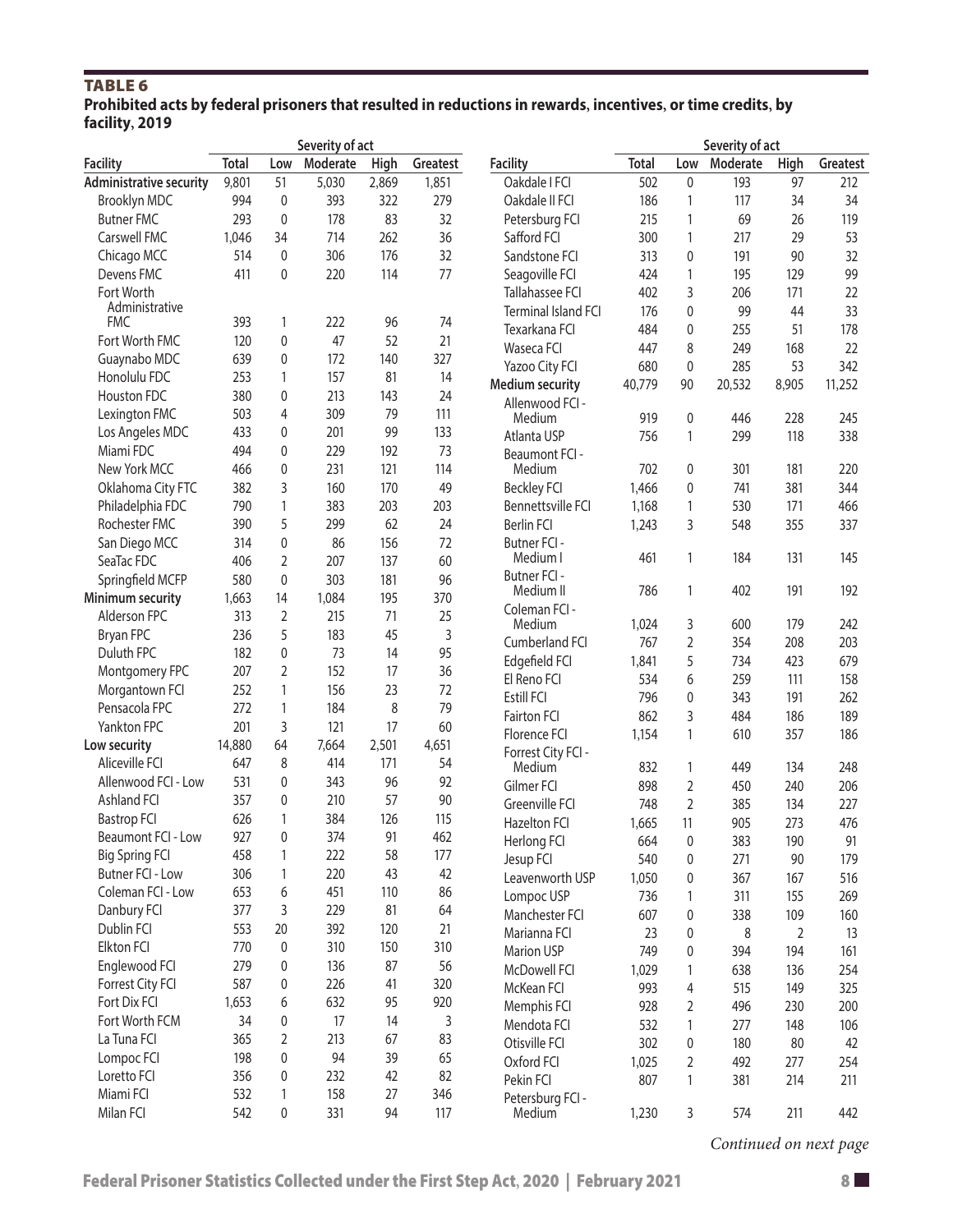#### TAble 6 (continued) **Prohibited acts by federal prisoners that resulted in reductions in rewards, incentives, or time credits, by facility, 2019**

|                      |        |     | Severity of act |       |          |                        | Severity of act |              |          |             |          |
|----------------------|--------|-----|-----------------|-------|----------|------------------------|-----------------|--------------|----------|-------------|----------|
| <b>Facility</b>      | Total  | Low | Moderate        | High  | Greatest | <b>Facility</b>        | Total           | Low          | Moderate | <b>High</b> | Greatest |
| <b>Phoenix FCI</b>   | 532    | 10  | 278             | 166   | 78       | <b>Beaumont USP</b>    | 1,229           | $\mathbf{0}$ | 365      | 537         | 327      |
| Pollock FCI - Medium | 1,167  | 4   | 627             | 246   | 290      | <b>Big Sandy USP</b>   | 1,339           |              | 369      | 421         | 548      |
| Ray Brook FCI        | 484    |     | 248             | 120   | 115      | Canaan USP             | 1,316           |              | 373      | 516         | 426      |
| Schuylkill FCI       | 960    |     | 473             | 148   | 338      | Coleman I USP          | 1,032           | $\mathbf{0}$ | 399      | 375         | 258      |
| Sheridan FCI         | 1,229  | 2   | 525             | 312   | 390      | Coleman II USP         | 1,333           | $\mathbf{0}$ | 620      | 328         | 385      |
| Talladega FCI        | 730    | 2   | 379             | 91    | 258      | Florence USP - ADX     | 279             | $\mathbf{0}$ | 82       | 54          | 143      |
| Terre Haute FCI      | 588    | 0   | 289             | 175   | 124      | Florence USP - High    | 1,122           |              | 473      | 460         | 188      |
| Three Rivers FCI     | 972    | 3   | 549             | 255   | 165      | <b>Hazelton USP</b>    | 1,306           | $\mathbf{0}$ | 565      | 273         | 468      |
| <b>Tucson FCI</b>    | 118    | 0   | 58              | 41    | 19       | Lee USP                | 1.766           |              | 901      | 402         | 462      |
| Victorville FCI -    |        |     |                 |       |          | Lewisburg USP          | 1,050           | $\mathbf{0}$ | 351      | 532         | 167      |
| Medium I             | 886    | 5   | 588             | 199   | 94       | <b>McCreary USP</b>    | 1,482           | 2            | 573      | 442         | 465      |
| Victorville FCI -    |        |     |                 |       |          | Pollock USP            | 1,272           | 8            | 564      | 387         | 313      |
| Medium II            | 730    |     | 483             | 189   | 57       | <b>Terre Haute USP</b> | 985             | $\mathbf{0}$ | 417      | 315         | 253      |
| Williamsburg FCI     | 1,220  | 2   | 688             | 221   | 309      | Thomson                |                 |              |          |             |          |
| Yazoo City FCI -     |        |     |                 |       |          | Administrative USP     | 743             | $\mathbf{0}$ | 149      | 537         | 57       |
| Medium               | 1,326  |     | 698             | 198   | 429      | Tucson USP             | 1,297           | 3            | 508      | 597         | 189      |
| <b>High security</b> | 22,246 | 25  | 8,525           | 7,986 | 5,710    | Victorville USP        | 1,402           | $\mathbf{0}$ | 503      | 600         | 299      |
| Allenwood USP        | 1,228  | 6   | 419             | 458   | 345      | Yazoo City USP         | 537             | 2            | 261      | 183         | 91       |
| <b>Atwater USP</b>   | 1,528  | 0   | 633             | 569   | 326      |                        |                 |              |          |             |          |

Note: This table responds to P.L. 115-391 Section 610, **Item 21**. Includes prohibited acts by prisoners in the custody of publicly operated federal correctional facilities in 2019. Excludes acts by prisoners held in privately operated federal correctional facilities. See *Terms and definitions*. The facility abbreviations are: ADX—administrative maximum. FCC—federal correctional complex. FCI—federal correctional institution. FDC—federal detention center. FMC—federal medical center. FPC—federal prison camp. FTC—federal transfer center. MCC—metropolitan correctional center. MCFP—medical center for federal prisoners. MDC—metropolitan detention center. USP—United States penitentiary.

Source: Bureau of Justice Statistics, National Prisoner Statistics, First Step Act Supplement, 2019.

#### **TABLE 7**

#### **Prisoner assaults on Federal Bureau of Prisons staff, by type of assault and prosecution status, 2019**

| Assault on BOP staff   | <b>Number</b> | Prosecuted | Not prosecuted |
|------------------------|---------------|------------|----------------|
| <b>Physical</b>        | 1,252         | 6          | 1,246          |
| With serious injury    | 18            |            | 15             |
| Without serious injury | 1,234         | 3          | 1,231          |
| Sexual                 | 16            |            | 16             |
| With threat/force      |               |            |                |
| Without threat/force   | 17            |            | 17             |

Note: This table responds to P.L. 115-391 Section 610, **Item 22**. Includes assaults by prisoners in the custody of publicly operated federal correctional facilities in 2019. Excludes assaults by prisoners held in privately operated federal correctional facilities. Includes assaults for which there were guilty findings in the Federal Bureau of Prisons (BOP) administrative process. Excludes assaults pending the process. Source: Bureau of Justice Statistics, National Prisoner Statistics, First Step Act Supplement, 2019.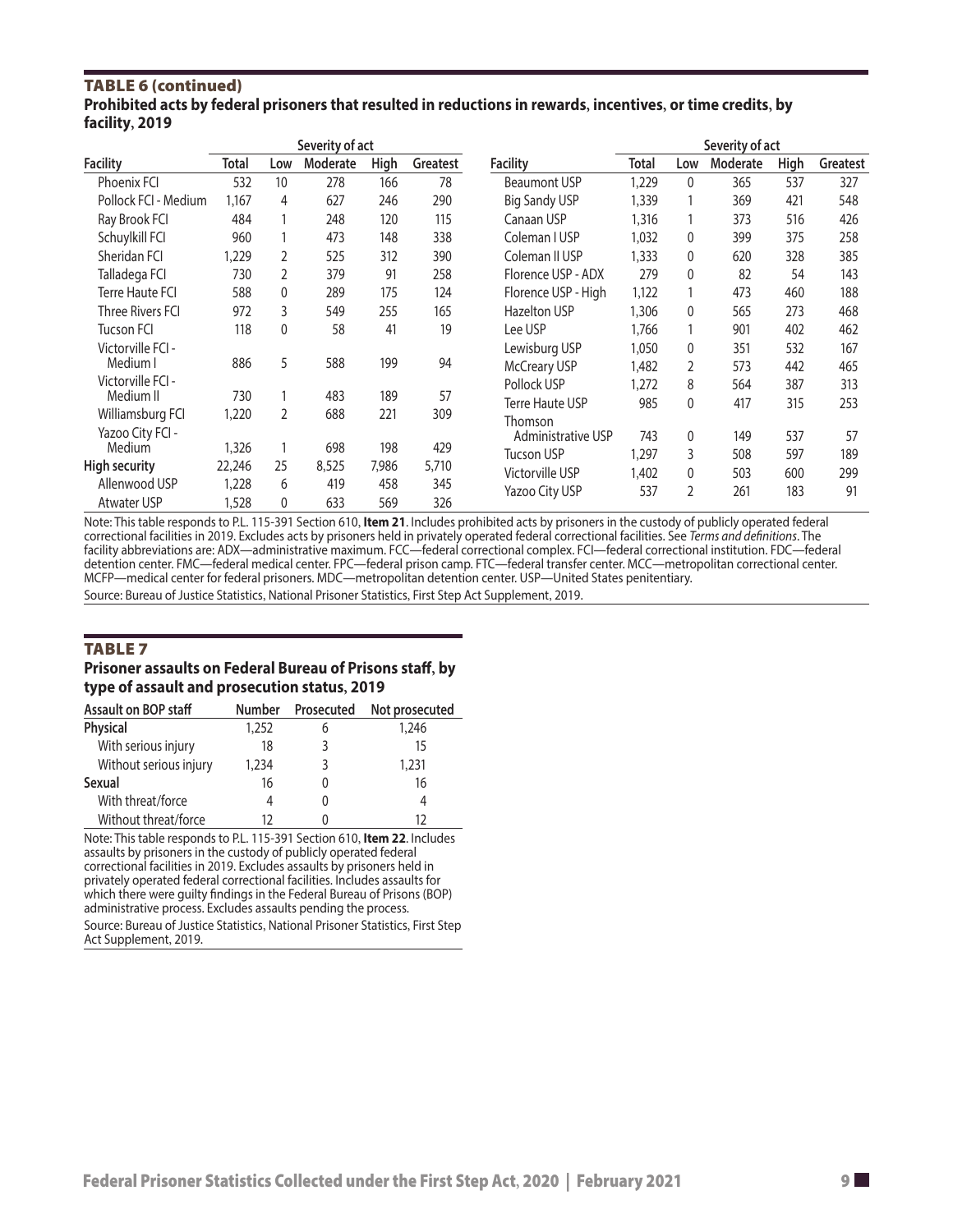#### TABLE 8 **Volunteer levels in Federal Bureau of Prisons facilities, by facility, December 23, 2019**

| <b>Facility</b>              | Any level | Level-la | Level-IIb    | <b>Facility</b>         | Any level | Level-la         | Level-IIb |
|------------------------------|-----------|----------|--------------|-------------------------|-----------|------------------|-----------|
| <b>Total volunteers</b>      | 11,491    | 2,860    | 8,631        | Guaynabo MDC            | 40        | 0                | 40        |
| Alderson FCI                 | 27        | 0        | 27           | <b>Hazelton FCI</b>     | 142       | 42               | 100       |
| Aliceville FCI               | 109       | 57       | 52           | Hazelton USP            | 95        | 14               | 81        |
| Allenwood FCI - Low          | 144       | 13       | 131          | Herlong FCI             | 38        | 4                | 34        |
| Allenwood FCI - Medium       | 78        | 32       | 46           | Honolulu FDC            | 76        | 2                | 74        |
| Allenwood USP - High         | 73        | 39       | 34           | Houston FDC             | 11        | 0                | 11        |
| Ashland FCI                  | 88        | 0        | 88           | Jesup FCI               | 106       | 17               | 89        |
| Atlanta USP                  | 83        | 6        | 77           | La Tuna FCI             | 83        | 4                | 79        |
| Atwater USP                  | 114       | 46       | 68           | Leavenworth FPC         | 22        | 7                | 15        |
| <b>Bastrop FCI</b>           | 84        | 12       | 72           | Lee USP                 | 59        | 33               | 26        |
| Beaumont FCC -               |           |          |              | Lewisburg USP           | 91        | 22               | 69        |
| Administrative               | 101       | 53       | 48           | Lexington FCI           | 95        | 8                | 87        |
| Beaumont FCI - Low           | 6         | 0        | 6            | Lompoc FCI - Low        | 110       | 23               | 87        |
| Beaumont FCI - Medium        | 84        | 38       | 46           | Lompoc USP              | 90        | 1                | 89        |
| Beaumont USP - High          | 18        | 3        | 15           | Loretto FCI             | 87        | 8                | 79        |
| <b>Beckley FCI</b>           | 1         | 0        | $\mathbf{1}$ | Los Angeles MDC         | 75        | 10               | 65        |
| Bennettsville FCI            | 99        | 22       | 77           | Manchester FCI          | 108       | 15               | 93        |
| <b>Berlin FCI</b>            | 82        | 3        | 79           | Marianna FCI            | 72        | 24               | 48        |
| <b>Big Sandy USP</b>         | 169       | 5        | 164          | Marion USP              | 10        | 0                | 10        |
| <b>Big Spring FPC</b>        | 229       | 131      | 98           | <b>McCreary USP</b>     | 47        | 24               | 23        |
| Brooklyn MDC                 | 121       | 59       | 62           | McDowell FCI            | 52        | 25               | 27        |
| Bryan FPC                    | 58        | 6        | 52           | McKean FCI              | 36        | 0                | 36        |
| <b>Butner FCI - Low</b>      | 137       | 5        | 132          | Memphis FCI             | 74        | 28               | 46        |
| Butner FCI - Medium I        | 140       | 5        | 135          | Mendota FCI             | 118       | 60               | 58        |
| Butner FCI - Medium II       | 143       | 5        | 138          | Miami FDC               | 116       | 52               | 64        |
| <b>Butner FMC</b>            | 178       | 3        | 175          | Miami MCC               | 55        | 10               | 45        |
| California City Correctional |           |          |              | Milan FCI               | 27        | 16               | 11        |
| Center                       | 50        | 6        | 44           | Montgomery FPC          | 23        | 5                | 18        |
| Canaan USP                   | 102       | 35       | 67           | Morgantown FCI          | 75        | 32               | 43        |
| Carswell FMC                 | 74        | 1        | 73           | New York MCC            | 55        | 6                | 49        |
| Coleman FCI - Low            | 94        | 10       | 84           | Oakdale FCI             | 145       | 55               | 90        |
| Coleman FCI - Medium         | 173       | 5        | 168          | Oakdale FDC             | 93        | 49               | 44        |
| Coleman II USP               | 72        | 2        | 70           | Oklahoma City FTC       | 19        | 6                | 13        |
| Coleman USP - High           | 196       | 48       | 148          | Otisville FCI           | 308       | 107              | 201       |
| Cumberland FCI               | 147       | 55       | 92           | Oxford FCI              | 19        | 5                | 14        |
| Danbury FCI                  | 245       | 30       | 215          | Pekin FCI               | 169       | 32               | 137       |
| Devens FMC                   | 87        | 10       | 77           | Pensacola FPC           | 63        | $\mathbf{0}$     | 63        |
| Dublin FCI                   | 40        | 15       | 25           | Petersburg FCI - Low    | 32        | 2                | 30        |
| Duluth FPC                   | 397       | 191      | 206          | Petersburg FCI - Medium | 65        | $\boldsymbol{0}$ | 65        |
| Edgefield FCI                | 14        | 0        | 14           | Philadelphia FDC        | 78        | 35               | 43        |
| El Reno FCI                  | 59        | 0        | 59           | Phoenix FCI             | 141       | 24               | 117       |
| <b>Elkton FCI</b>            | 79        | 2        | 77           | Pollock FCI - Medium    | 68        | 9                | 59        |
| Englewood FCI                | 55        | 14       | 41           | Pollock USP             | 35        | $\mathbf{1}$     | 34        |
| Estill FCI                   | 40        | 13       | 27           | Ray Brook FCI           | 52        | 15               | 37        |
| Fairton FCI                  | 125       | 84       | 41           | Rochester FMC           | 204       | 45               | 159       |
| Florence FCI - Medium        | 74        | 19       | 55           | Safford FCI             | 73        | 48               | 25        |
| Florence USP - ADX           | 19        | 1        | 18           | San Diego MCC           | 23        | 7                | 16        |
| Florence USP - High          | 27        | 5        | 22           | Sandstone FCI           | 56        | $\overline{2}$   | 54        |
| Forrest City FCI - Low       | 27        | 0        | 27           | Schuylkill FCI          | 126       | 42               | 84        |
| Forrest City FCI - Medium    | 53        | 0        | 53           | Seagoville FCI          | 95        | 1                | 94        |
| Fort Dix FCI                 | 193       | 68       | 125          | SeaTac FDC              | 122       | 32               | 90        |
| Fort Worth FCM               | 129       | 22       | 107          | Sheridan FCI            | 59        | 24               | 35        |
| Gilmer FCI                   | 52        | 19       | 33           | Springfield MCFP        | 134       | 42               | 92        |
| Greenville FCI               | 83        | 6        | 77           | Talladega FCI           | 88        | 16               | 72        |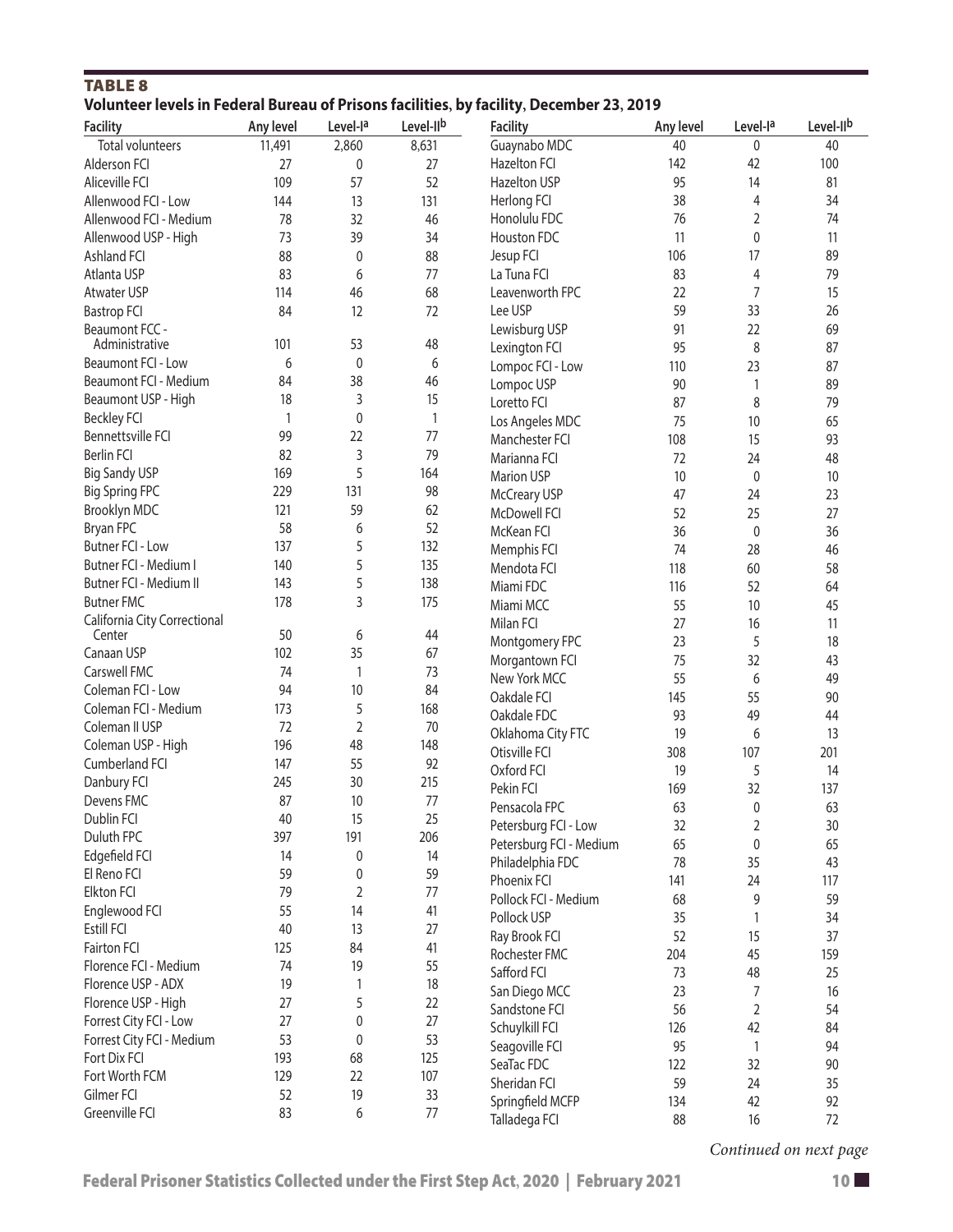#### TAble 8 (continued) **Volunteer levels in Federal Bureau of Prisons facilities, by facility, December 23, 2019**

| <b>Facility</b>            | Any level | Level-l <sup>a</sup> | Level-II <sup>b</sup> | <b>Facility</b>             | Any level | Level-la | Level-IIb |
|----------------------------|-----------|----------------------|-----------------------|-----------------------------|-----------|----------|-----------|
| Tallahassee Island FCI     | 153       | 51                   | 102                   | Victorville FCI - Medical   | 164       | 52       | 112       |
| Terminal Island FCI        | 266       | 100                  | 166                   | Victorville FCI - Medium II | 151       | 39       | 112       |
| Terre Haute FCI            | 54        | 4                    | 50                    | Victorville USP             | 348       | 131      | 217       |
| Terre Haute FPC            | 90        | 22                   | 68                    | Waseca FCI                  | 60        |          | 57        |
| Texarkana FCI              | 115       | 21                   | 94                    | Williamsburg FCI            | 35        | 0        | 35        |
| Thomson Administrative USP | 83        | 14                   | 69                    | Yankton FPC                 | 100       | 25       | 75        |
| Three Rivers FCI           | 43        |                      | 36                    | Yazoo City FCI - Low        | 29        |          | 28        |
| Tucson MCC                 | 66        |                      | 66                    | Yazoo City FCI - Medium     | 93        | 25       | 68        |
| Tucson USP                 | 44        | 20                   | 24                    | Yazoo City USP              | 170       | 50       | 120       |

Note: This table responds to P.L. 115-391 Section 610, **Item 24**. Includes volunteers in publicly operated federal correctional facilities on December 23, 2019. Excludes volunteers in privately operated federal correctional facilities. The facility abbreviations are: ADX—administrative maximum. FCC—federal correctional complex. FCI—federal correctional institution. FDC—federal detention center. FMC—federal medical center. FPC—federal

prison camp. FTC—federal transfer center. MCC—metropolitan correctional center. MCFP—medical center for federal prisoners. MDC—metropolitan detention center. USP—United States penitentiary.

aVolunteers who are authorized to perform a service for 4 days or less per year in a Federal Bureau of Prisons (BOP) institution or administrative office. Level-I volunteers receive general training but not a badge for the facility where they volunteer.

bVolunteers who are authorized to perform a service for 5 days or more per year in a BOP institution or administrative office. Level-II volunteers must attend volunteer or mentor training and receive a badge for the facility where they volunteer.

Source: Bureau of Justice Statistics, National Prisoner Statistics, First Step Act Supplement, 2019.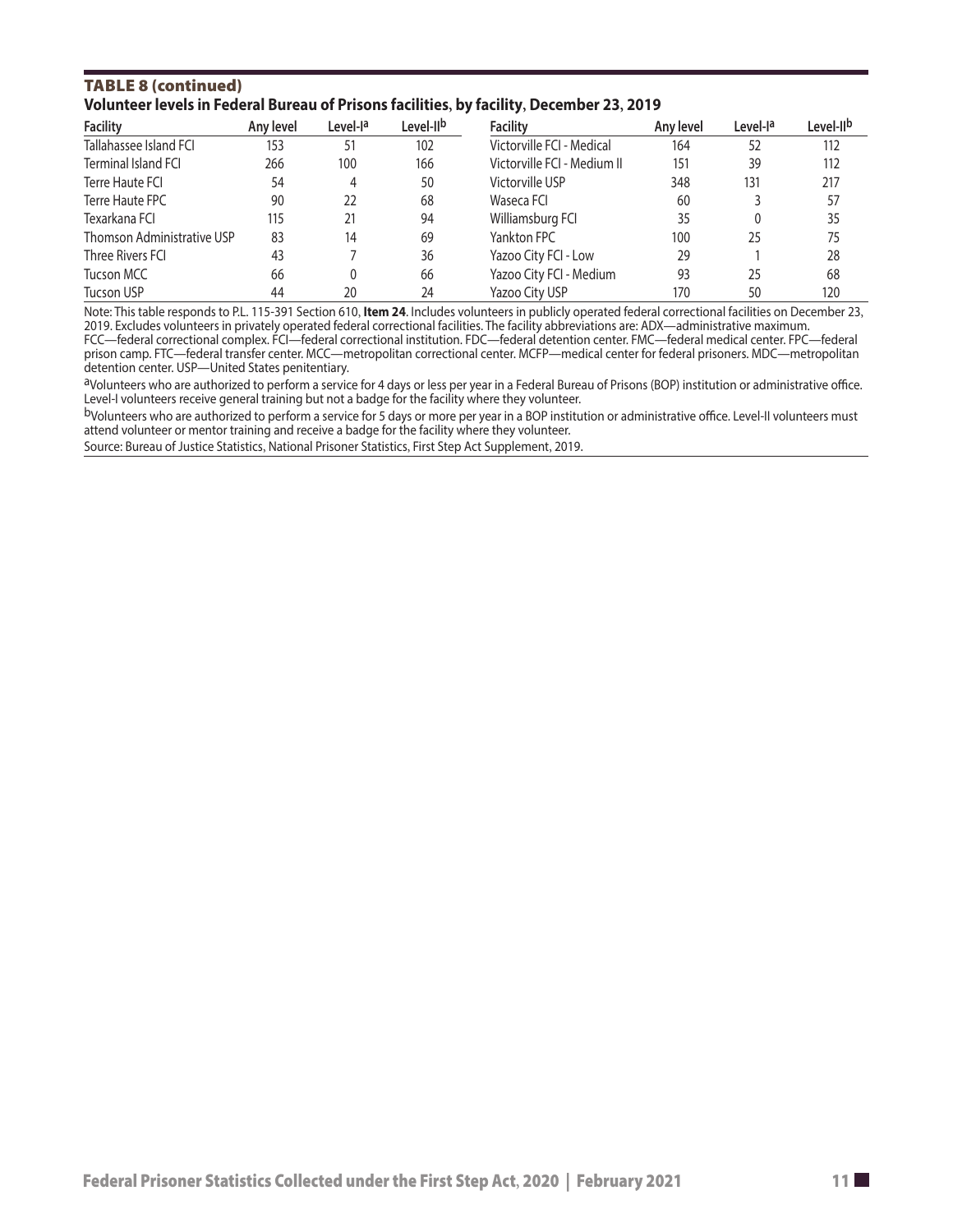| <b>TABLE 9</b>                                                                               |                |                   |                |                |     |                |                             |                              |                          |       |
|----------------------------------------------------------------------------------------------|----------------|-------------------|----------------|----------------|-----|----------------|-----------------------------|------------------------------|--------------------------|-------|
| Recidivism-reduction partnerships in Federal Bureau of Prisons facilities, by facility, 2019 |                |                   |                |                |     |                |                             |                              |                          |       |
|                                                                                              |                | Community- Faith- |                | Higher         |     |                |                             | <b>Visitation Vocational</b> | Workforce                | Total |
| <b>Facility</b>                                                                              | Art            | based             | based          | education      |     |                | Nonprofit Private volunteer | training                     | development partnerships |       |
| Total partnerships <sup>a</sup>                                                              | 8              | 187               | 1,019          | 96             | 150 | 144            | 98                          | 27                           | 103                      | 1,832 |
| Alderson FCI                                                                                 | 0              | 0                 | 7              | 0              | 0   | 0              | 0                           | 1                            | 0                        | 8     |
| Aliceville FCI                                                                               | 0              | $\overline{2}$    | 11             | 0              | 3   | 2              | 2                           | 0                            | 0                        | 20    |
| Allenwood FCI - Low                                                                          | 0              | $\pmb{0}$         | $\mathbf{0}$   | 1              | 0   | 0              | 1                           | 1                            | 2                        | 5     |
| Allenwood FCI - Medium                                                                       | 0              | 0                 | 0              | 0              |     | 0              | 1                           | 0                            | 0                        | 2     |
| Allenwood USP - High                                                                         | 0              | 0                 | 0              | 1              |     | 1              | 1                           | 0                            |                          | 5     |
| Ashland FCI                                                                                  | 0              | 1                 | 6              | 0              | 0   | 0              | 1                           |                              | 0                        | 9     |
| Atlanta USP                                                                                  | 0              | 0                 | 9              | $\overline{2}$ | 0   | 0              | 0                           | 0                            | 0                        | 11    |
| <b>Atwater USP</b>                                                                           | 0              | $\overline{2}$    | 5              | 1              | 0   | $\overline{2}$ | 0                           | 0                            | 0                        | 10    |
| <b>Bastrop FCI</b>                                                                           | 0              | 1                 | 10             | 0              |     | 0              | 0                           | 0                            |                          | 13    |
| Beaumont FCI - Low                                                                           | 0              | 1                 | 6              | 1              | 6   | 5              | 0                           | 0                            | 0                        | 19    |
| Beaumont FCI - Medium                                                                        | 0              | 1                 | $\overline{2}$ | 1              | 1   | 0              | 0                           | 0                            | 0                        | 5     |
| Beaumont USP - High                                                                          | 0              | 1                 | 1              | 0              | 0   | 0              | 1                           | 0                            | 0                        | 3     |
| <b>Beckley FCI</b>                                                                           | 0              | 9                 | 9              | 1              | 1   | 0              | 0                           | 1                            | 2                        | 23    |
| Bennettsville FCI                                                                            | 0              | 0                 | 2              | 0              | 6   | 2              | 1                           |                              | 4                        | 16    |
| <b>Berlin FCI</b>                                                                            | 0              | 5                 | 7              | 0              | 0   | 0              | 1                           | 0                            | 0                        | 13    |
| <b>Big Sandy USP</b>                                                                         | 0              | 0                 | 6              | 1              | 0   | 0              | 1                           | 0                            | 0                        | 8     |
| <b>Big Spring FPC</b>                                                                        | 0              | 0                 | 6              | 0              | 0   | 0              | 0                           | 0                            | 2                        | 8     |
| Brooklyn MDC                                                                                 | 0              | $\overline{2}$    | 13             | 2              | 4   | 2              | 2                           | 0                            | 0                        | 25    |
|                                                                                              |                |                   |                |                |     |                |                             |                              |                          |       |
| Bryan FPC                                                                                    | 0              | 1                 | 21             | 1              | 2   | 2              | $\overline{2}$              | 0                            | 0                        | 29    |
| Butner FCI - Low                                                                             | 0              | 0                 | 9              | 0              | 0   | 0              | 0                           | 0                            | 0                        | 9     |
| Butner FCI - Medium I                                                                        | 0              | $\overline{2}$    | 6              | 1              | 2   | 1              | 0                           | 0                            | 0                        | 12    |
| Butner FCI - Medium II                                                                       | 0              | 0                 | 9              | 1              | 2   | 0              | 0                           | 0                            | 0                        | 12    |
| <b>Butner FMC</b>                                                                            | 0              | 0                 | 8              | 0              | 2   | 1              | 1                           | 0                            | 0                        | 12    |
| California City Correctional Center                                                          | $\overline{1}$ | 5                 | 4              | 3              | 4   | 0              | $\overline{2}$              | 0                            | 7                        | 26    |
| Canaan USP                                                                                   | 0              | 0                 | 3              | 0              | 0   | 0              | 1                           | 0                            | 3                        | 7     |
| Carswell FMC                                                                                 | 0              | $\mathbf{1}$      | 17             | 0              | 2   | 3              | $\overline{2}$              | 0                            | 0                        | 25    |
| Coleman FCI - Low                                                                            | 0              | $\overline{2}$    | 3              | 0              | 0   | 0              | 3                           | 0                            |                          | 9     |
| Coleman FCI - Medium                                                                         | 0              | $\mathbf{1}$      | 19             | 0              | 1   | 0              | 0                           | 0                            | 0                        | 21    |
| Coleman II USP                                                                               | 0              | $\overline{2}$    | 1              | 0              | 0   | 2              | 1                           | 0                            | 0                        | 6     |
| Coleman USP - High                                                                           | 0              | $\overline{2}$    | 1              | 0              | 0   | $\mathbf{1}$   | 1                           | 0                            | 0                        | 5     |
| Cumberland FCI                                                                               | 0              | 0                 | 10             | 0              | 3   | 2              | 1                           | 0                            | 0                        | 16    |
| Danbury FCI                                                                                  | 0              | 5                 | 21             | 2              |     | 5              | 3                           | 0                            | 3                        | 40    |
| Devens FMS                                                                                   | 0              | $\Omega$          | 11             | 0              | 2   | 1              |                             | $\Omega$                     | $\Omega$                 | 15    |
| Dublin FCI                                                                                   | 2              | 1                 | 23             | 1              | 0   | 0              | $\overline{2}$              | 0                            | 5                        | 34    |
| Duluth FPC                                                                                   | 0              | 1                 | 6              | 1              | 0   | 1              | $\pmb{0}$                   | 1                            | $\pmb{0}$                | 10    |
| Edgefield FCI                                                                                | 0              | $\mathbf{0}$      | 3              | $\sqrt{2}$     | 8   | $\overline{2}$ | 1                           | 0                            | 1                        | 17    |
| El Reno FCI                                                                                  | 0              | 1                 | 13             | $\pmb{0}$      | 5   | $\mathbf{1}$   | 0                           | 0                            | 0                        | 20    |
| Elkton FCI                                                                                   | 0              | 1                 | 9              | 0              | 0   | 0              | 1                           | 0                            | 0                        | 11    |
| Englewood FCI                                                                                | 0              | $\overline{2}$    | 12             | 0              | 0   | 0              | 1                           | 0                            | 0                        | 15    |
| Estill FCI                                                                                   | 0              | $\pmb{0}$         | 5              | 0              | 0   | 0              | 1                           | 0                            | 0                        | 6     |
| Fairton FCI                                                                                  | 0              | $\mathbf{1}$      | 11             | $\overline{2}$ |     | 0              | 1                           | 0                            | 1                        | 17    |
| Florence FCI - Medium                                                                        | 1              | 11                | $\overline{4}$ | $\pmb{0}$      | 1   | 0              | 0                           | 1                            | 0                        | 18    |
| Florence USP - ADX                                                                           | 1              | 1                 | 1              | 0              |     | 0              | 1                           | 0                            | 0                        | 5     |
| Florence USP - High                                                                          | 1              | $\overline{2}$    | $\overline{4}$ | $\pmb{0}$      | 1   | 0              | 1                           | 0                            | 0                        | 9     |
| Forrest City FCI - Low                                                                       | 0              | 0                 | 3              | 0              | 2   | 1              | 0                           | 0                            | 2                        | 8     |
| Forrest City FCI - Medium                                                                    |                | 0                 | 3              |                | 0   |                | 0                           | 0                            | 5                        | 8     |
| Fort Dix FCI                                                                                 | 0<br>0         | 2                 | 8              | 0<br>2         | 0   | 0<br>0         |                             | 0                            | 0                        | 13    |
| Fort Worth FCI                                                                               |                | $\overline{2}$    | 22             |                |     |                | 0                           |                              |                          | 26    |
|                                                                                              | 0              |                   |                | 0              |     | 0              |                             | 0                            | 1                        |       |
| Gilmer FCI                                                                                   | 0              | $\pmb{0}$         | 5              | 1              | 0   | 0              | 2                           | 0                            | 7                        | 15    |
| Greenville FCI                                                                               | 0              | 0                 | 9              | 2              | 0   | 0              | 1                           | 0                            | 0                        | 12    |
| Guaynabo MDC                                                                                 | 0              | 0                 | 3              | $\pmb{0}$      | 0   | 0              | $\pmb{0}$                   | 0                            | 0                        | 3     |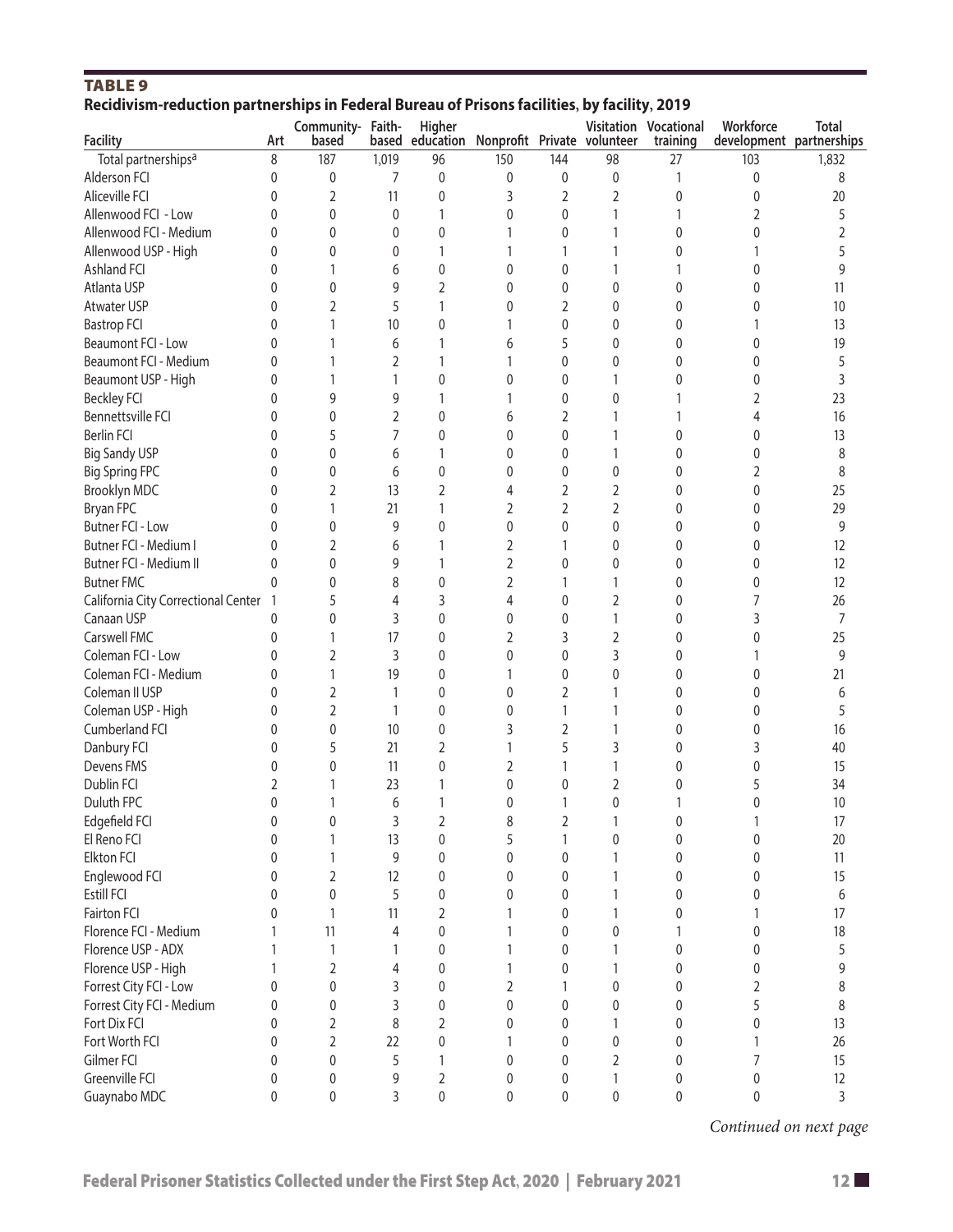| Recidivisin-reduction partnerships in Federal Dureau of Prisons facilities, by facility, 2019 |              |                            |                |                                                       |                |    |          |                                   |                                       |                |  |
|-----------------------------------------------------------------------------------------------|--------------|----------------------------|----------------|-------------------------------------------------------|----------------|----|----------|-----------------------------------|---------------------------------------|----------------|--|
| <b>Facility</b>                                                                               | Art          | Community- Faith-<br>based |                | Higher<br>based education Nonprofit Private volunteer |                |    |          | Visitation Vocational<br>training | Workforce<br>development partnerships | <b>Total</b>   |  |
| <b>Hazelton FCI</b>                                                                           | $\pmb{0}$    | 2                          | 11             | 4                                                     | 6              | 1  | 2        | 0                                 | 0                                     | 26             |  |
| Hazelton USP                                                                                  | $\mathbf 0$  | 0                          | 5              | 6                                                     | 4              | 3  | 1        | 0                                 | 0                                     | 19             |  |
| Herlong FCI                                                                                   | $\mathbf{0}$ | 3                          | 3              | 1                                                     | 0              | 0  | 0        | 0                                 | 2                                     | 9              |  |
| Honolulu FDC                                                                                  | $\mathbf{0}$ | 2                          | 10             | 0                                                     | 0              | 3  | 0        | 0                                 | 0                                     | 15             |  |
| Houston FDC                                                                                   | 0            | 0                          | 2              | 0                                                     | 0              | 0  | 0        | 0                                 |                                       | 3              |  |
| Jesup FCI                                                                                     | 0            | 0                          | 8              | 2                                                     |                | 3  | 0        | 0                                 |                                       | 15             |  |
| La Tuna FCI                                                                                   | 0            | 3                          | 10             | 0                                                     | 0              | 1  |          | 0                                 | 0                                     | 15             |  |
| Leavenworth FPC                                                                               | 0            | 1                          | 16             | 0                                                     | 2              | 0  |          | 0                                 | 0                                     | 20             |  |
| Lee USP                                                                                       | 0            | 2                          | 9              | 0                                                     | 0              | 0  |          | 0                                 | 0                                     | 12             |  |
| Lewisburg USP                                                                                 | 0            | 0                          | 4              | 0                                                     | $\overline{2}$ | 4  |          | 0                                 |                                       | 12             |  |
| Lexington FCI                                                                                 | 0            | 1                          | 17             | 0                                                     | 6              | 7  | 2        | 2                                 | 0                                     | 35             |  |
| Lompoc FCI - Low                                                                              | 0            | 8                          | 7              | 1                                                     |                | 2  | 2        | 0                                 |                                       | 22             |  |
| Lompoc USP                                                                                    | 0            | 6                          | 9              | 1                                                     |                | 3  | 2        | 10                                | 2                                     | 34             |  |
| Loretto FCI                                                                                   | 0            | 0                          | 17             | 2                                                     | 0              | 4  | 0        | 1                                 | 4                                     | 28             |  |
| Los Angeles MDC                                                                               | 0            | 1                          | 11             | 0                                                     |                | 0  |          | 0                                 | 0                                     | 14             |  |
| Manchester FCI                                                                                | 0            | 0                          | 8              | 0                                                     | 0              | 0  | 0        | 0                                 | 2                                     |                |  |
|                                                                                               |              |                            |                |                                                       |                |    |          |                                   |                                       | 10             |  |
| Marianna FCI                                                                                  | 0            | 1                          | 0              | 0                                                     | $\Omega$       | 0  | 0        | 0                                 |                                       | $\overline{2}$ |  |
| Marion USP                                                                                    | 0            | 3                          | 19             | 2                                                     | $\Omega$       | 0  |          | 0                                 | 2                                     | 27             |  |
| <b>McCreary USP</b>                                                                           | 0            | 5                          | 7              | 1                                                     | 0              | 0  |          | 0                                 | 0                                     | 14             |  |
| McDowell FCI                                                                                  | 0            | 0                          | 2              | 0                                                     | 0              | 0  | 0        | 0                                 | 0                                     | $\overline{2}$ |  |
| McKean FCI                                                                                    | 0            | 1                          | 7              | 1                                                     | 3              | 1  | 0        | 0                                 | 0                                     | 13             |  |
| Memphis FCI                                                                                   | 0            | 0                          | 13             | 0                                                     | 0              | 0  |          | 0                                 | 0                                     | 14             |  |
| Mendota FCI                                                                                   | 0            |                            | 10             | 2                                                     | 3              | 1  | 0        | 2                                 | 5                                     | 24             |  |
| Miami FDC                                                                                     | 0            | 0                          | 8              | 0                                                     | 0              | 0  |          | 0                                 | 0                                     | 9              |  |
| Miami MCC                                                                                     | 0            | 5                          | 9              | 0                                                     | 0              | 1  | 2        | 0                                 | 0                                     | 17             |  |
| Milan FCI                                                                                     | 0            | 0                          | 10             | 1                                                     | 3              | 0  | 0        | 0                                 |                                       | 15             |  |
| Montgomery FPC                                                                                | 0            | 2                          | 8              | 1                                                     | 0              | 1  | 0        | 0                                 |                                       | 13             |  |
| Morgantown FCI                                                                                | 0            | 0                          | 18             | 0                                                     | 0              | 4  | 2        | 0                                 |                                       | 28             |  |
| New York MCC                                                                                  | 0            | 11                         | 3              | 2                                                     | 2              | 0  | 1        | 0                                 | 2                                     | 21             |  |
| Oakdale FCI                                                                                   | 0            | 0                          | 9              | 1                                                     | 4              | 4  | 2        | 0                                 | 0                                     | 20             |  |
| Oakdale FDC                                                                                   | 0            | 0                          | 6              | 1                                                     | 3              | 4  | 0        | 0                                 | 0                                     | 14             |  |
| Oklahoma City FTC                                                                             | 0            | 0                          | 8              | 1                                                     | 0              | 1  | 0        | 0                                 | 0                                     | 10             |  |
| Otisville FCI                                                                                 | 0            | 11                         | 23             | 2                                                     | 0              | 4  | 2        | 0                                 | 0                                     | 42             |  |
| Oxford FCI                                                                                    | 0            | 0                          | 2              | 0                                                     |                | 0  | 2        | 0                                 |                                       | 5              |  |
| Pekin FCI                                                                                     | 0            | 0                          | 15             | 1                                                     | 3              | 0  |          |                                   | 0                                     | 21             |  |
| Pensacola FPC                                                                                 | $\Omega$     | 0                          | 9              | $\Omega$                                              | $\Omega$       | 1  | $\Omega$ | 0                                 | 2                                     | 12             |  |
| Petersburg FCI - Low                                                                          | 0            | 1                          | 14             | 0                                                     | $\mathbf 0$    | 0  | 0        | 0                                 | $\pmb{0}$                             | 15             |  |
| Petersburg FCI - Medium                                                                       | 0            | 3                          | 7              | 0                                                     | $\mathbf 0$    | 0  | 0        | 0                                 | 0                                     | 10             |  |
| Philadelphia FDC                                                                              | 0            | 0                          | 9              | 3                                                     | 3              | 3  | 2        | 0                                 | 2                                     | 22             |  |
| Phoenix FCI                                                                                   | 0            | 3                          | 6              | 3                                                     |                | 0  | 0        | 0                                 | 0                                     | 13             |  |
| Pollock FCI - Medium                                                                          | 0            | 0                          | 8              | 7                                                     |                | 3  | 0        | 0                                 |                                       | 20             |  |
| Pollock USP                                                                                   | 0            | 0                          | 10             | 2                                                     |                | 2  | 0        | 0                                 |                                       | 16             |  |
| Ray Brook FCI                                                                                 |              | 0                          |                |                                                       | 0              | 1  |          |                                   | 0                                     |                |  |
| Rochester FMC                                                                                 |              |                            | 2              |                                                       |                |    |          |                                   |                                       | 7              |  |
|                                                                                               | 0            | 0                          | 15             | 0                                                     | 5              | 2  | 2        | 0                                 | 0                                     | 24             |  |
| Safford FCI                                                                                   | 0            |                            | 8              | 0                                                     |                | 1  |          | 0                                 | 3                                     | 15             |  |
| San Diego MCC                                                                                 | 0            |                            | $\overline{2}$ | 0                                                     | 2              | 0  | 0        | 0                                 | 0                                     | 5              |  |
| Sandstone FCI                                                                                 | 0            | 3                          | 11             | 0                                                     | 3              | 3  |          | 0                                 |                                       | 22             |  |
| Schuylkill FCI                                                                                | 0            | 0                          | $\overline{4}$ | 0                                                     |                | 2  |          | 0                                 |                                       | 9              |  |
| Seagoville FCI                                                                                | 0            | $\Omega$                   | 19             | 2                                                     | $\Omega$       | 0  |          | 0                                 | 0                                     | 22             |  |
| SeaTac FDC                                                                                    | 0            | 0                          | 2              | 0                                                     | 0              | 3  |          | 0                                 | 0                                     | 6              |  |
| Sheridan FCI                                                                                  | 0            | 0                          | 7              | 0                                                     | 0              | 19 | 0        | 0                                 | 2                                     | 28             |  |
| Springfield MCFP                                                                              | 0            | 3                          | 8              | $\pmb{0}$                                             | 0              | 0  |          |                                   | 0                                     | 13             |  |

#### TABLE 9 (continued) **Recidivism-reduction partnerships in Federal Bureau of Prisons facilities, by facility, 2019**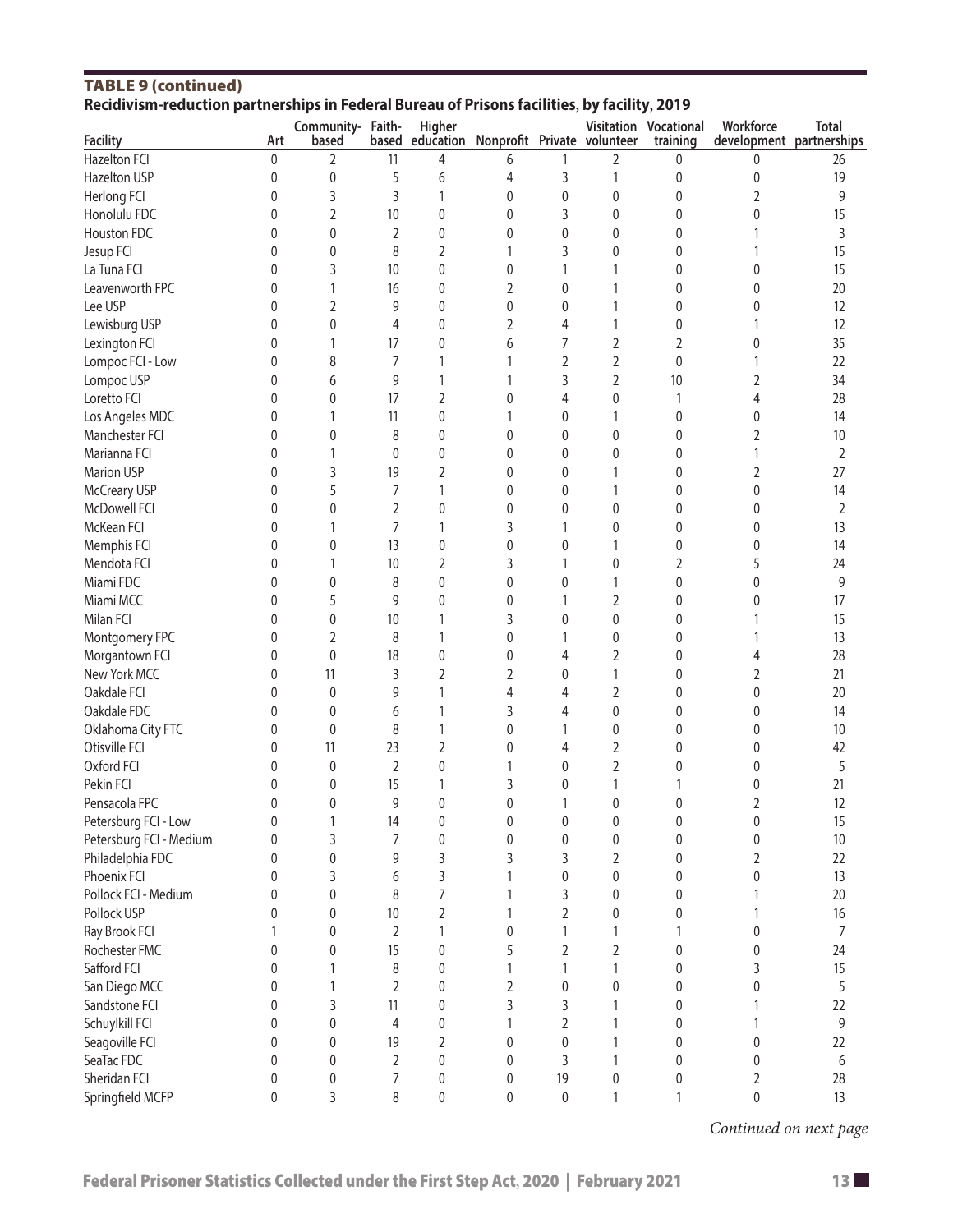#### TAble 9 (continued) **Recidivism-reduction partnerships in Federal Bureau of Prisons facilities, by facility, 2019**

| <b>Facility</b>             | Art | Community-<br>based | Faith-<br>based | Higher<br>education | Nonprofit Private volunteer |  | Visitation | <b>Vocational</b><br>training | Workforce<br>development | <b>Total</b><br>partnerships |  |
|-----------------------------|-----|---------------------|-----------------|---------------------|-----------------------------|--|------------|-------------------------------|--------------------------|------------------------------|--|
| Talladega FCI               | ∩   |                     |                 |                     |                             |  |            |                               |                          |                              |  |
| Tallahassee Island FCI      |     |                     | 14              |                     |                             |  |            |                               |                          | 26                           |  |
| <b>Terminal Island FCI</b>  |     |                     | 11              |                     |                             |  |            |                               |                          | 16                           |  |
| <b>Terre Haute FCI</b>      |     |                     | 21              |                     |                             |  |            |                               |                          | 26                           |  |
| Terre Haute FPC             |     |                     | 23              |                     |                             |  |            |                               |                          | 28                           |  |
| Texarkana FCI               |     |                     |                 |                     |                             |  |            |                               |                          | 14                           |  |
| Thomson Administrative USP  |     |                     |                 |                     |                             |  |            |                               |                          | 10                           |  |
| Three Rivers FCI            |     |                     |                 |                     |                             |  |            |                               |                          |                              |  |
| <b>Tucson MCC</b>           |     |                     |                 |                     |                             |  |            |                               |                          |                              |  |
| <b>Tucson USP</b>           |     |                     |                 |                     |                             |  |            |                               |                          |                              |  |
| Victorville FCI - Medical   |     |                     |                 |                     |                             |  |            |                               |                          |                              |  |
| Victorville FCI - Medium II |     |                     |                 |                     |                             |  |            |                               |                          | 22                           |  |
| Victorville USP             |     |                     |                 |                     |                             |  |            |                               |                          |                              |  |
| Waseca FCI                  |     |                     |                 |                     |                             |  |            |                               |                          |                              |  |
| Williamsburg FCI            |     |                     |                 |                     |                             |  |            |                               |                          |                              |  |
| Yankton FPC                 |     |                     |                 |                     |                             |  |            |                               |                          |                              |  |
| Yazoo City FCI - Low        |     |                     |                 |                     |                             |  |            |                               |                          |                              |  |
| Yazoo City FCI - Medium     |     |                     |                 |                     |                             |  |            |                               |                          |                              |  |
| Yazoo City USP              |     |                     |                 |                     |                             |  |            |                               |                          |                              |  |

Note: This table responds to P.L. 115-391 Section 610, **Item 16**, which requests information on the recidivism-reduction partnerships active at the Federal Bureau of Prisons (BOP) in 2019, as described in section 3621(h)(5) of title 18, United States Code, as added by section 102(a) of the FSA. The facility abbreviations are: ADX—administrative maximum. FCC—federal correctional complex. FCI—federal correctional institution. FDC—federal detention center. FMC—federal medical center. FPC—federal prison camp. FTC—federal transfer center. MCC—metropolitan correctional center. MCFP—medical center for federal prisoners. MDC—metropolitan detention center. USP—United States penitentiary.

aPer 18 U.S.C. § 3621(h)(5), the warden of each BOP facility should, subject to availability of appropriations, enter into partnerships with nonprofit, private, and industry-sponsored organizations and institutions of higher education that lead to a reduction in recidivism.

Source: Bureau of Justice Statistics, National Prisoner Statistics, First Step Act Supplement, 2019.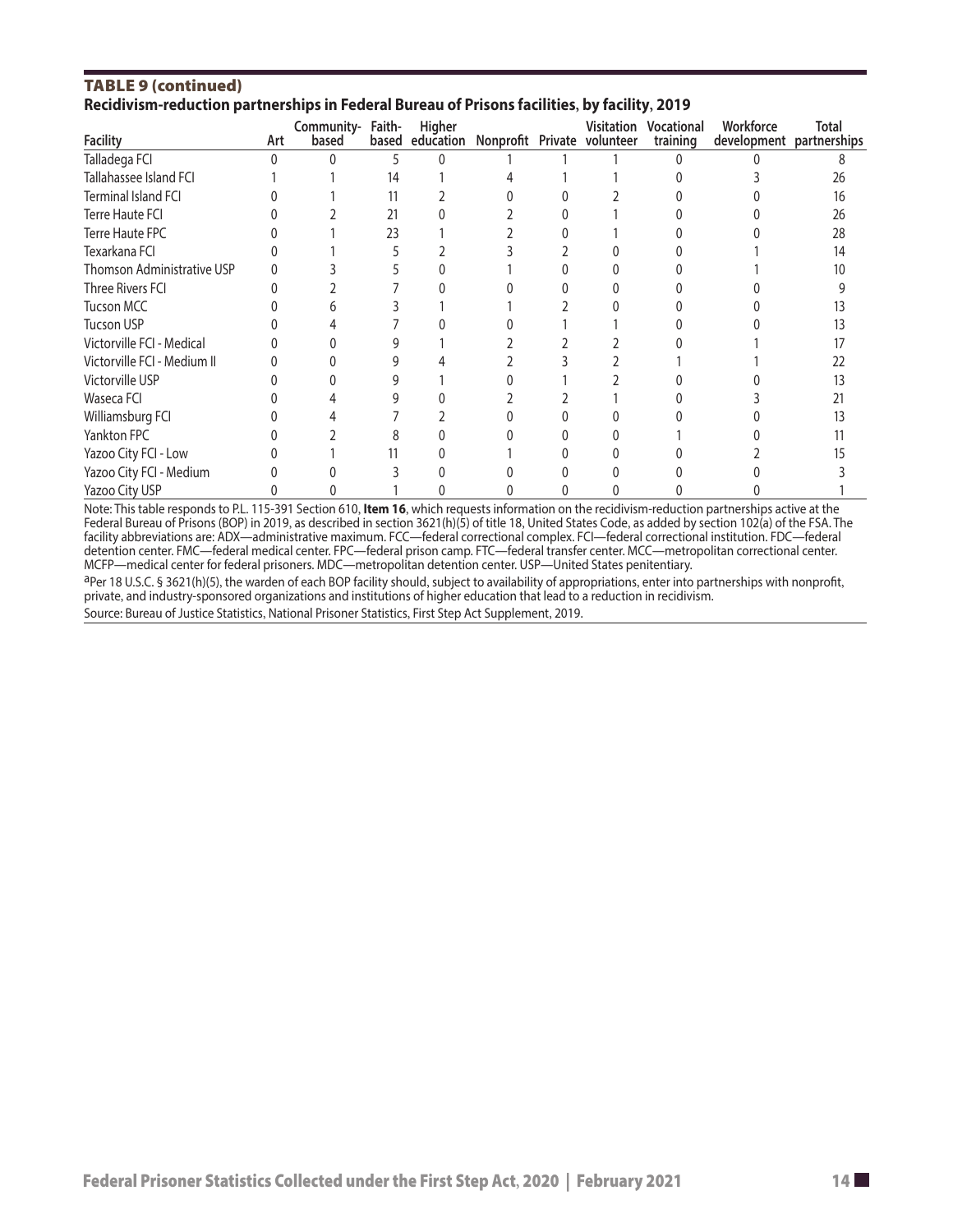# Methodology

### *Data collection and reporting*

The Office of Research and Evaluation in the Federal Bureau of Prisons (BOP) compiled data for calendar year (CY) 2019 and provided them to the Bureau of Justice Statistics (BJS) in 2020. Under the First Step Act of 2018 (FSA; PL 115-391), the BOP was required to develop, test, and implement a risk and needs assessment tool specific to the federal prison population. The BOP also worked to approve evidence-based recidivism reduction programs (EBRRs) and productive activities (PAs) that would meet prisoners' needs as identified by the new federal risk and needs assessment tool. This work was undertaken during CY 2019 to meet the January 2020 statutory deadline. Since the approved list of EBRRs and PAs was not announced until January 2020, data for items 23, 25, and 26 in the FSA under Title VI, Section 610 were not collected by the BOP during CY 2019 and were not reported to BJS. Data on these items will be available for CY 2020.

BJS supplemented BOP data with data collected in BJS's 2016 Survey of Prison Inmates and BJS's National Prisoner Statistics program's Summary of Sentenced Population Movement (NPS-1B). Unless otherwise noted, all counts in this report include federal prisoners held in correctional facilities that were operated by the BOP or were held in privately operated facilities under a BOP contract.

#### *Terms and definitions*

**Administrative maximum (ADX)**—a type of segregated housing unit designed for occupancy by a single person. The BOP operates one facility with ADX units: the United States Penitentiary-Administrative Maximum in Florence, Colorado, which houses the most disruptive and escape-prone prisoners in BOP custody.

**Challenge Program (CH)**—a BOP drug-treatment program that is designed for high-security prisoners. It includes violence-prevention components and a protocol to allow prisoners with severe mental illness to develop everyday life-skills, such as medication management. CH does not include an early release incentive; however, a prisoner who successfully completes the program could earn a decrease in his or her security level and a transfer to a medium-security facility, where the prisoner can be admitted to the BOP's Residential Drug Abuse Program.

**Level-I volunteers**—volunteers authorized to perform a service for 4 days or less per year in a BOP institution or administrative office. Level-I volunteers receive general training but not a badge for the facility where they volunteer.

**Level-II volunteers**—volunteers authorized to perform a service for 5 days or more per year in a BOP institution or administrative office. Level-II volunteers must attend volunteer or mentor training and receive a badge for the facility where they volunteer.

**Medication-assisted treatment (MAT)**—treatment of substance-use disorders by a licensed physician who administers or prescribes medication that is approved by the U.S. Food and Drug Administration (FDA), in combination with counseling and behavioral therapies. The three medications approved by the FDA and recognized by the BOP are methadone, buprenorphine, and naltrexone.

**Non-Residential Drug Abuse Program (DAP)**—a BOP drug-treatment program available to all federal prisoners at every public and private correctional institution. While DAP does not include an early release incentive, facility wardens are encouraged to allow prisoners who satisfactorily complete the program to be placed in residential reentry centers for the maximum time allowable. In 2019, more than half of the prisoners who participated in DAP were within 2 years of their release date (58%).

**Prohibited acts**—Actions taken by prisoners held in a BOP-operated or privately operated correctional facility that were against facility rules.

- *Low severity-level*—acts by prisoners in custody that will result in low-level sanctions. Such acts include—
	- | malingering
	- O feigning illness
	- | abusive or obscene language
	- | conduct with a visitor in violation of BOP regulations
	- | unauthorized physical contact
	- | interference with a staff member's performance of duties or engaging in conduct that disrupts the security and orderly running of the facility, if these actions are most like one of the other prohibited acts at the low severity-level.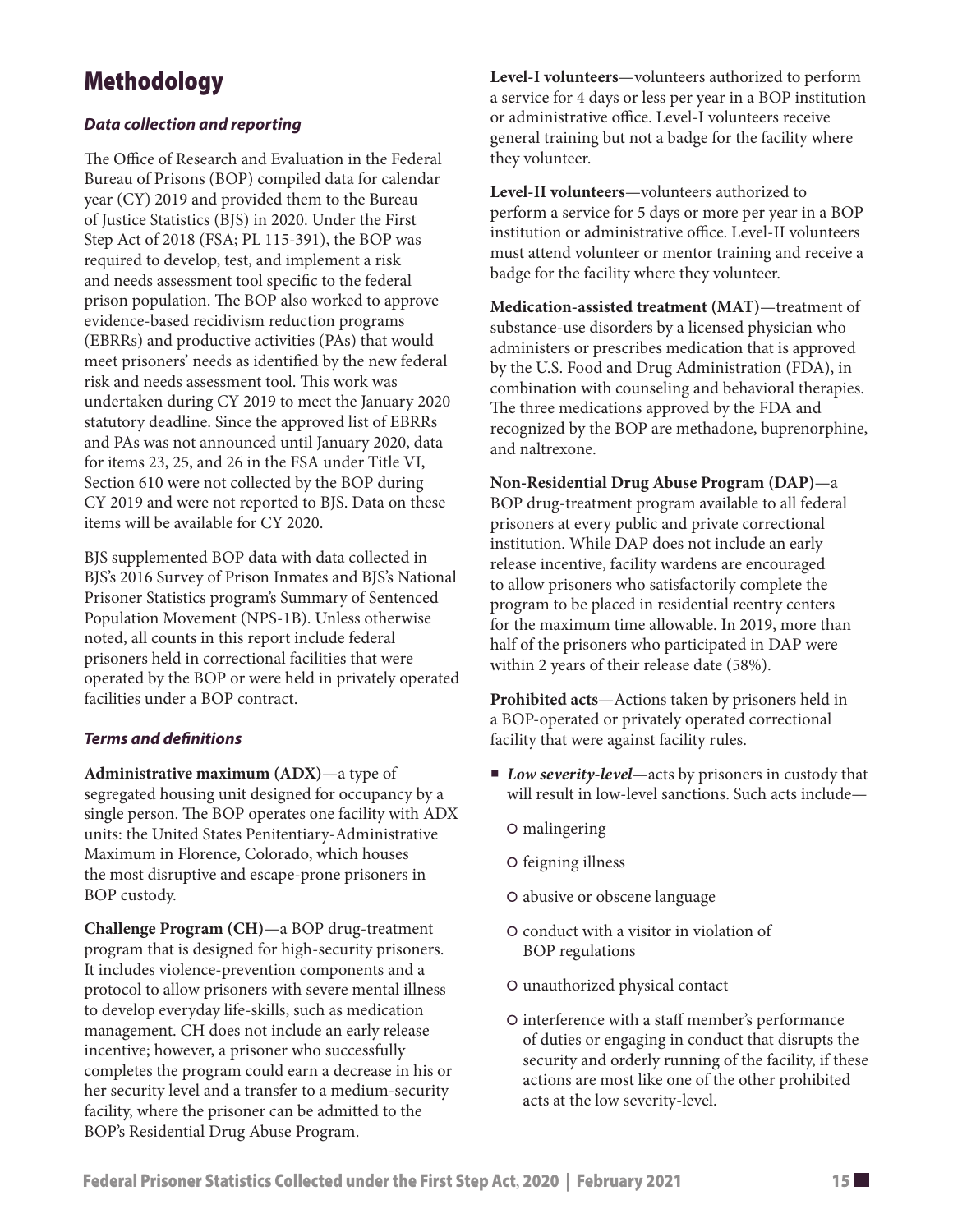- *Moderate severity-level*—acts by prisoners in custody that will result in moderately serious sanctions. Such acts include—
	- | indecent exposure
	- | misuse of authorized medication
	- | possession of money in excess of an authorized amount
	- | loan of property for profit
	- | possession of anything not authorized for prisoners
	- | refusal to work or accept a program assignment
	- | refusal to obey an order from a staff member
	- | violation of conditions of furlough or a community program
	- | unexcused absence from work or a program
	- | failure to perform work as directed
	- | insolence toward, lying to, or making a false statement to a staff member
	- | counterfeit, forgery, or reproduction of any document, article of identification, money, or official paper
	- | participation in an unauthorized meeting or gathering
	- | presence in an unauthorized area
	- | failure to follow safety or sanitation regulations
	- | use of equipment or machinery without staff authorization or contrary to instructions and safety standards
	- | failure to stand count
	- | interference with the taking of count
	- | gambling
	- | preparing or conducting a gambling pool
	- | possession of gambling paraphernalia
	- | unauthorized contact with the public
	- | exchange of money or anything of value with another prisoner or other person without staff authorization
- | destruction, damage, or alteration of governmental or other property valued at \$100 or less
- | failure to keep one's person or quarters in accordance with sanitary standards
- | possession, manufacture, or loss of a non-hazardous tool, equipment, or contraband
- O smoking where prohibited
- | fraudulent or deceptive completion of a skills test
- | conducting a business
- | communication of gang affiliation, participation in gang activities, or possession of gang paraphernalia
- O circulation of a petition
- | use of mail or a telephone for abuses that do not circumvent monitoring of these communications by staff
- | interference with a staff member's performance of duties or engaging in conduct that disrupts the security and orderly running of the facility, if these actions are most like one of the other prohibited acts at the moderate severity-level.
- *High severity-level*—acts by prisoners in custody that will result in serious sanctions. Such acts include—
	- O escape from non-secure confinement with subsequent voluntary return to BOP custody within 4 hours
	- | fighting
	- O threat of bodily harm
	- | extortion, blackmail, protection, or demand or receipt of money in return for protection
	- O engaging in sexual acts
	- | making sexual proposals or threats
	- | wearing a disguise or mask
	- | possession of an unauthorized locking device or lock pick
	- | destruction, damage, or alteration of a locking mechanism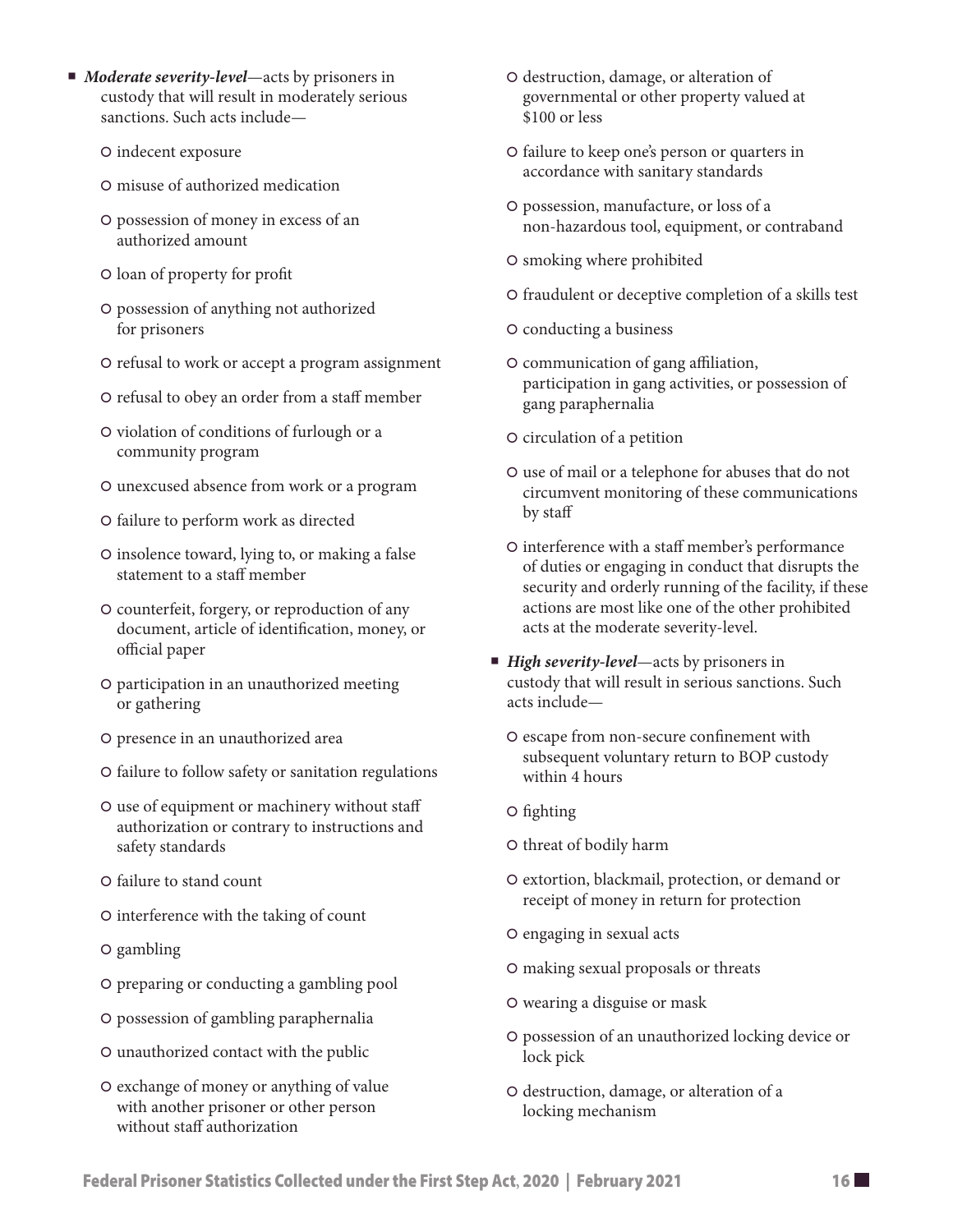- | adulteration of food or drink
- | possession of staff clothing
- O engaging in or encouraging a group demonstration or work stoppage
- | offer or provision of a bribe to staff
- | exchange of money for contraband or some illegal purpose
- | destruction, damage, or alteration of governmental property
- O theft
- | practice or demonstration of martial arts, boxing, wrestling, or drilling, unless authorized by staff
- | presence in an unauthorized area with a person of the opposite sex without staff permission
- O assault or attempted assault of anyone resulting in less-serious injury
- O stalking
- | possession of stolen property
- | refusal to participate in a required physical examination not related to drug-abuse testing
- | tattooing or self-mutilation
- O sexual assault involving non-consensual touching without force or threat of force
- | use of mail or a telephone for abuses that circumvent monitoring of these communications by staff
- O interference with a staff member's performance of duties or engaging in conduct that disrupts the security and orderly running of the facility, if these actions are most like one of the other prohibited acts at the high severity-level.
- *Greatest severity-level*—acts by prisoners in custody that will result in the most serious sanctions. Such acts include—
	- | murder
	- | assault or armed assault
	- O escape
- O arson that poses a threat to life, poses a threat of bodily harm, or furthers a riot or escape
- | possession or manufacture of a firearm or other dangerous instrument that can be used as a weapon
- | rioting or encouraging others to riot
- | taking hostages
- O refusal to take part in drug-abuse testing
- | introduction, manufacture, possession, or use of narcotics, drugs not prescribed by medical staff, alcohol, or related paraphernalia
- O sexual assault, including non-consensual touching by force or threat of force
- | destruction of items during a search
- | use of mail or a telephone for an illegal purpose, or to further the commission of any other prohibited act at the greatest severity-level
- O interference with a staff member's performance of duties or engaging in conduct that disrupts the security and orderly running of the facility, if these actions are most like one of the other prohibited acts at the greatest severity-level.3

**Residential Drug Abuse Program (RDAP)**—a BOP drug-treatment program available to prisoners who have been diagnosed with a substance-use disorder and who volunteer to participate. RDAP separates participants from the general prison population to live in an isolated unit that removes them from negative peer pressure. Successful completion of RDAP can yield incentives for participants, including early release if they are eligible. RDAP is intended to be delivered during the last 28 months of the prisoner's sentence, with the final part of RDAP being the Community Treatment Services Program.

**Special housing unit (SHU)**—a segregated housing unit in a BOP-operated facility where certain prisoners are separated from the general prison population. Privately operated facilities do not have SHUs. Prisoners held in the SHU may be housed alone or with other prisoners. The SHU ensures the safety, security, and orderly operation of correctional facilities and the protection of the public by providing

<sup>3</sup>For details on how the BOP categorizes prohibited acts as greatest, high, moderate, or low severity-level, see [https://www.bop.gov/](https://www.bop.gov/policy/progstat/5270_009.pdf) [policy/progstat/5270\\_009.pdf](https://www.bop.gov/policy/progstat/5270_009.pdf).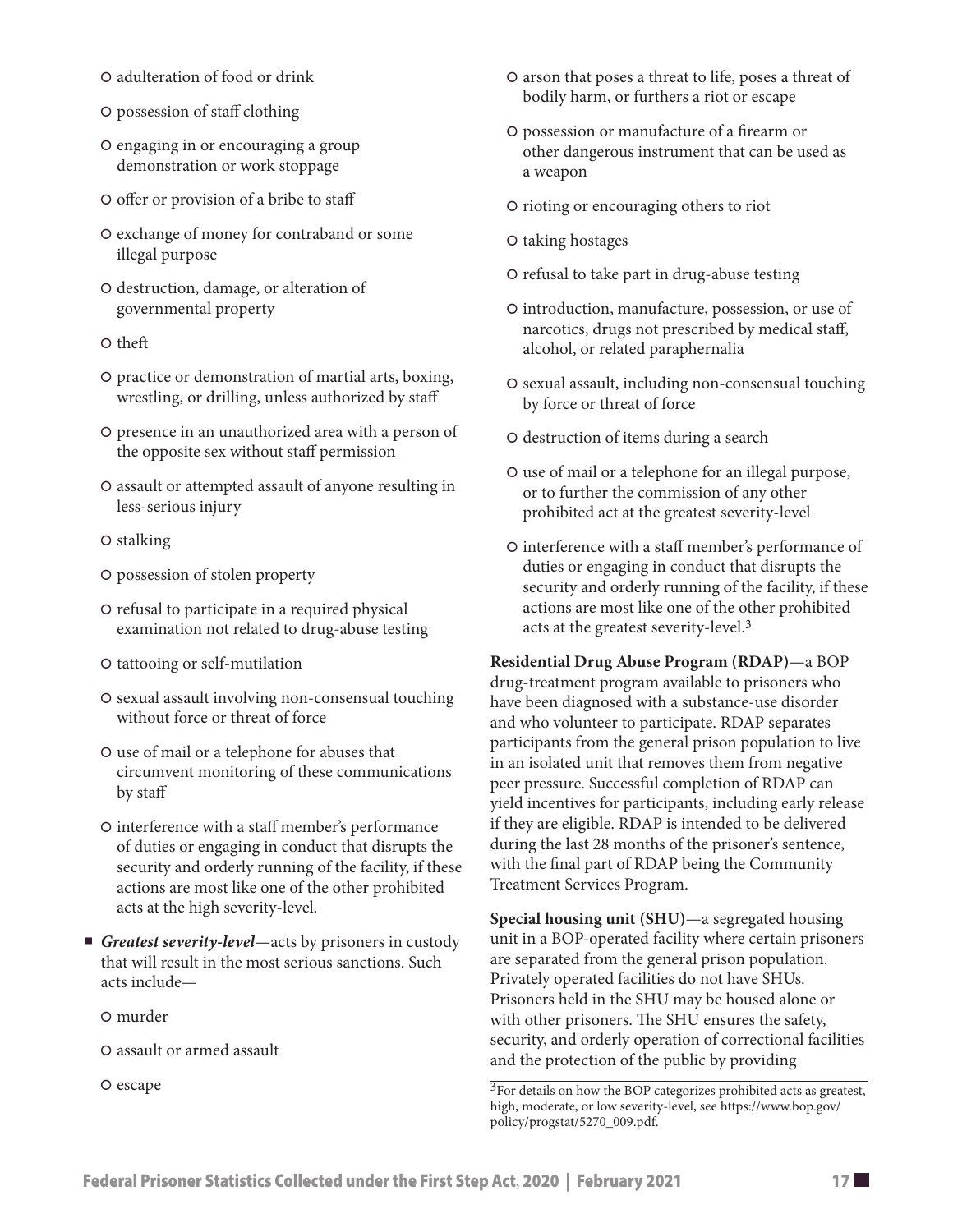alternative housing assignments for prisoners removed from the general prison population.4

**Special management unit (SMU)**—a segregated housing unit in a BOP-operated facility that holds any sentenced prisoner whose interaction requires greater management to ensure the safety, security, or orderly operation of BOP facilities or the protection of the public. Each SMU has three program levels that differ by the conditions of confinement and the expected time-frame to complete the program. Typically,

4For more information on SHUs, see Program Statement 5720.11, Special Housing Units at [https://www.bop.gov/policy/](https://www.bop.gov/policy/progstat/5270.11.pdf) [progstat/5270.11.pdf](https://www.bop.gov/policy/progstat/5270.11.pdf).

prisoners complete the entire SMU program in about 12 months, after which they are placed in the general prison population at another facility.

- *SMU level 1*—prisoners have limited interaction and are normally restricted to their assigned cells.
- *SMU level 2*—prisoners have greater interaction than in level 1. Prisoners are normally restricted to their assigned cells but participate in more out-of-cell activities and programming on a case-by-case basis.
- *SMU level* 3—prisoners interact in a supervised, open setting.